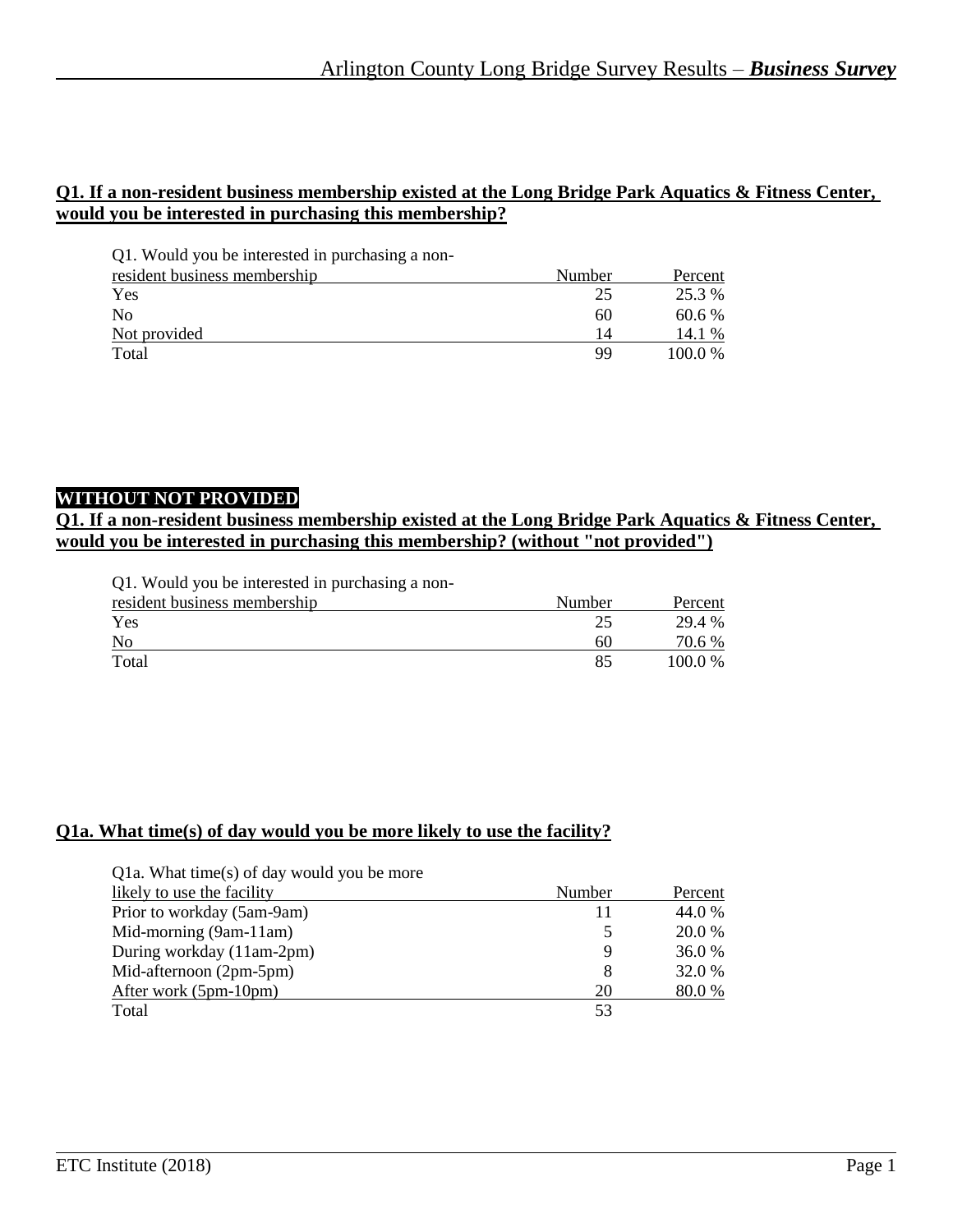#### **Q2. In the past year, which of the following types of facilities have you or members of your household used for recreation, sports, fitness, or aquatic activities?**

| Q2. What types of facilities have you used for         |        |          |
|--------------------------------------------------------|--------|----------|
| recreation, sports, fitness or aquatic activities      | Number | Percent  |
| Arlington County indoor fitness center (Thomas         |        |          |
| Jefferson, Barcroft, Langston-Brown, Gunston, Madison, |        |          |
| Arlington Mill, Fairlington)                           | 15     | $15.2\%$ |
| Arlington County indoor pool (Wakefield High School,   |        |          |
| Washington-Lee High School, Yorktown High School)      | 27     | 27.3 %   |
| Other public indoor facility                           | 17     | 17.2 %   |
| Private or membership facility                         | 58     | 58.6 %   |
| Park in Arlington County                               | 72     | 72.7 %   |
| NOVA parks (Upton Hill Regional Park)                  | 21     | 21.2 %   |
| None of the above                                      | 5      | 5.1 %    |
| Total                                                  | 215    |          |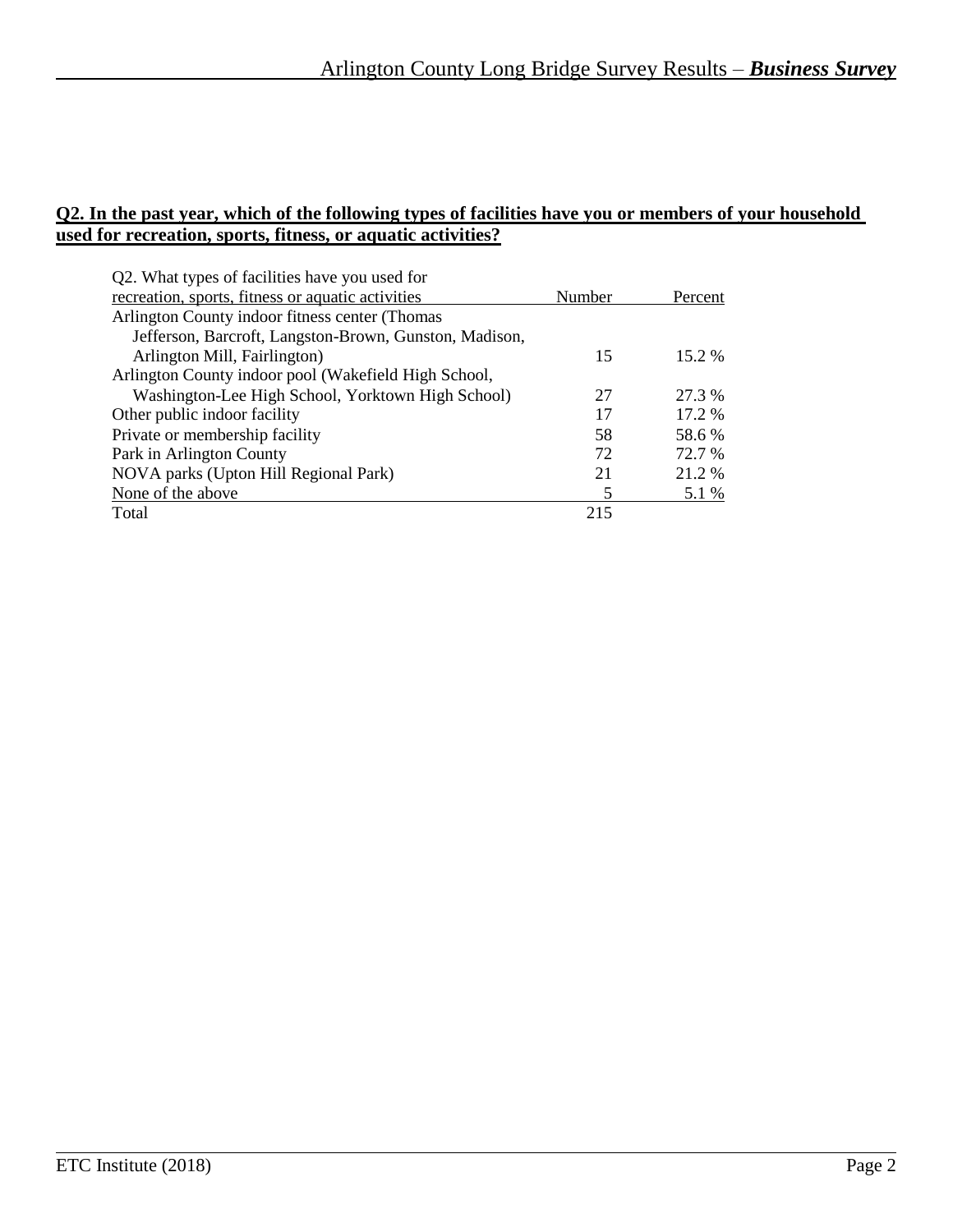#### **Q3. Which TWO types of facilities listed in Question 1 do you or members of your household use MOST OFTEN for recreation, sports, fitness, or aquatic activities?**

| Q3. Top choice                                         | Number | Percent   |
|--------------------------------------------------------|--------|-----------|
| Arlington County indoor fitness center (Thomas         |        |           |
| Jefferson, Barcroft, Langston-Brown, Gunston, Madison, |        |           |
| Arlington Mill, Fairlington)                           |        | $1.0\%$   |
| Arlington County indoor pool (Wakefield High School,   |        |           |
| Washington-Lee High School, Yorktown High School)      | 16     | $16.2\%$  |
| Other public indoor facility                           | 2      | $2.0\%$   |
| Private or membership facility                         | 34     | 34.3 %    |
| Park in Arlington County                               | 37     | 37.4 %    |
| None chosen                                            | 9      | 9.1 %     |
| Total                                                  | 99     | $100.0\%$ |

#### **Q3. Which TWO types of facilities listed in Question 1 do you or members of your household use MOST OFTEN for recreation, sports, fitness, or aquatic activities?**

| Q3. 2nd choice                                         | Number | Percent |
|--------------------------------------------------------|--------|---------|
| Arlington County indoor fitness center (Thomas         |        |         |
| Jefferson, Barcroft, Langston-Brown, Gunston, Madison, |        |         |
| Arlington Mill, Fairlington)                           | 6      | 6.1 \%  |
| Arlington County indoor pool (Wakefield High School,   |        |         |
| Washington-Lee High School, Yorktown High School)      | 9      | $9.1\%$ |
| Other public indoor facility                           | 6      | 6.1 \%  |
| Private or membership facility                         | 15     | 15.2 %  |
| Park in Arlington County                               | 23     | 23.2 %  |
| NOVA parks (Upton Hill Regional Park)                  | 8      | 8.1 %   |
| None chosen                                            | 32     | 32.3 %  |
| Total                                                  | 99     | 100.0%  |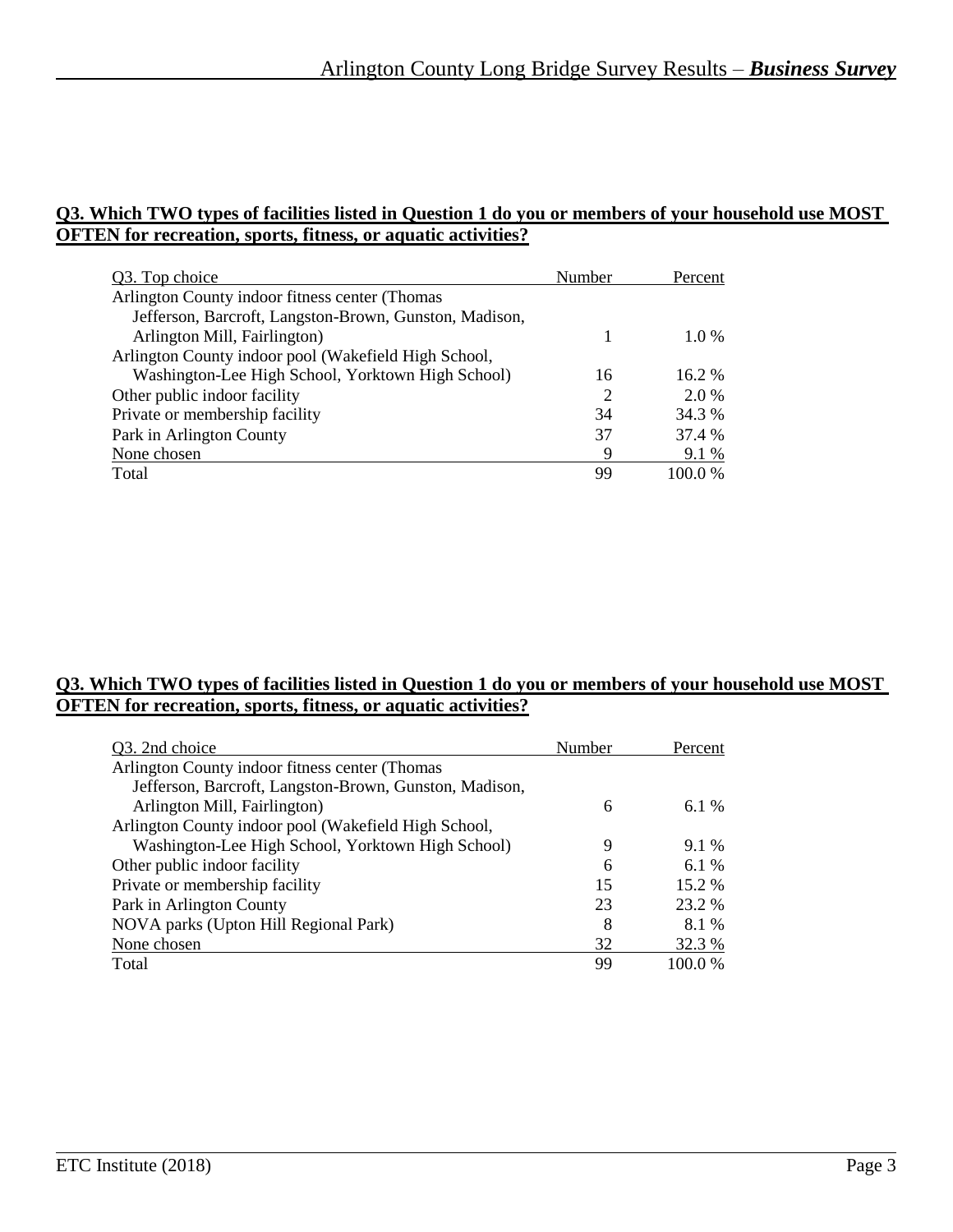# **SUM OF TOP 2 CHOICES**

# **Q3. Which TWO types of facilities listed in Question 1 do you or members of your household use MOST OFTEN for recreation, sports, fitness, or aquatic activities? (top 2)**

| Q3. Sum of Top 2 Choices                               | Number | Percent |
|--------------------------------------------------------|--------|---------|
| Arlington County indoor fitness center (Thomas         |        |         |
| Jefferson, Barcroft, Langston-Brown, Gunston, Madison, |        |         |
| Arlington Mill, Fairlington)                           | 7      | 7.1 %   |
| Arlington County indoor pool (Wakefield High School,   |        |         |
| Washington-Lee High School, Yorktown High School)      | 25     | 25.3 %  |
| Other public indoor facility                           | 8      | 8.1 %   |
| Private or membership facility                         | 49     | 49.5 %  |
| Park in Arlington County                               | 60     | 60.6%   |
| NOVA parks (Upton Hill Regional Park)                  | 8      | 8.1 %   |
| None chosen                                            | 9      | 9.1 %   |
| Total                                                  | 166    |         |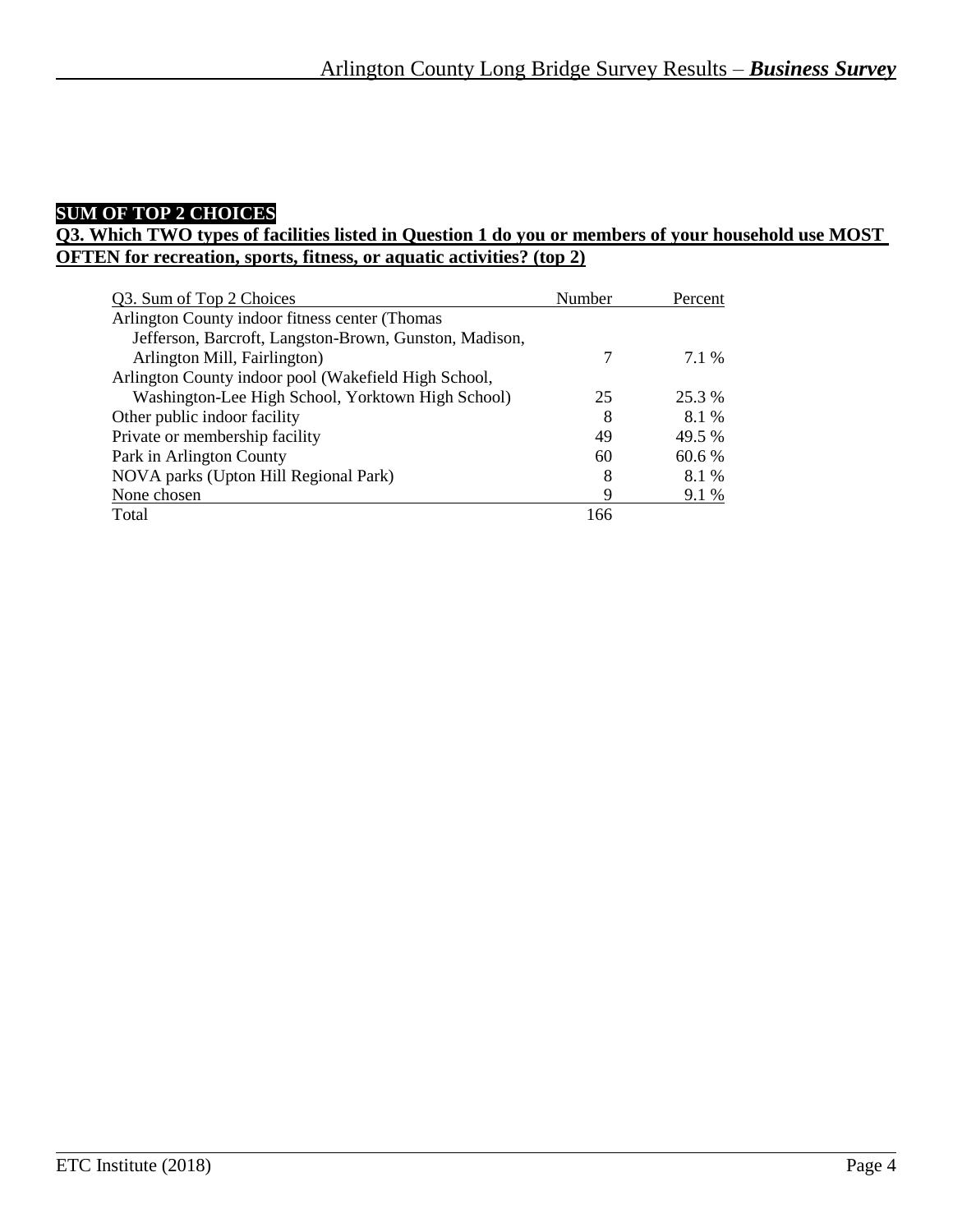## **Q4. On average, how much money does your household spend per-month on recreation, sports, or fitness activities and services, including membership and registration fees/dues for classes, sports, and other programs?**

|  |  | Q4. How much money does your household spend |  |
|--|--|----------------------------------------------|--|
|--|--|----------------------------------------------|--|

| per month on recreation, sports, or fitness |        |         |
|---------------------------------------------|--------|---------|
| activities & services                       | Number | Percent |
| \$25 or less                                | 24     | 24.2 %  |
| \$26 to $$50$                               | 17     | 17.2 %  |
| \$51 to \$100                               | 19     | 19.2 %  |
| \$101 to \$150                              | 17     | 17.2 %  |
| \$151 to \$200                              | 9      | 9.1 %   |
| $$200+$                                     | 13     | 13.1 %  |
| Total                                       | 99     | 100.0%  |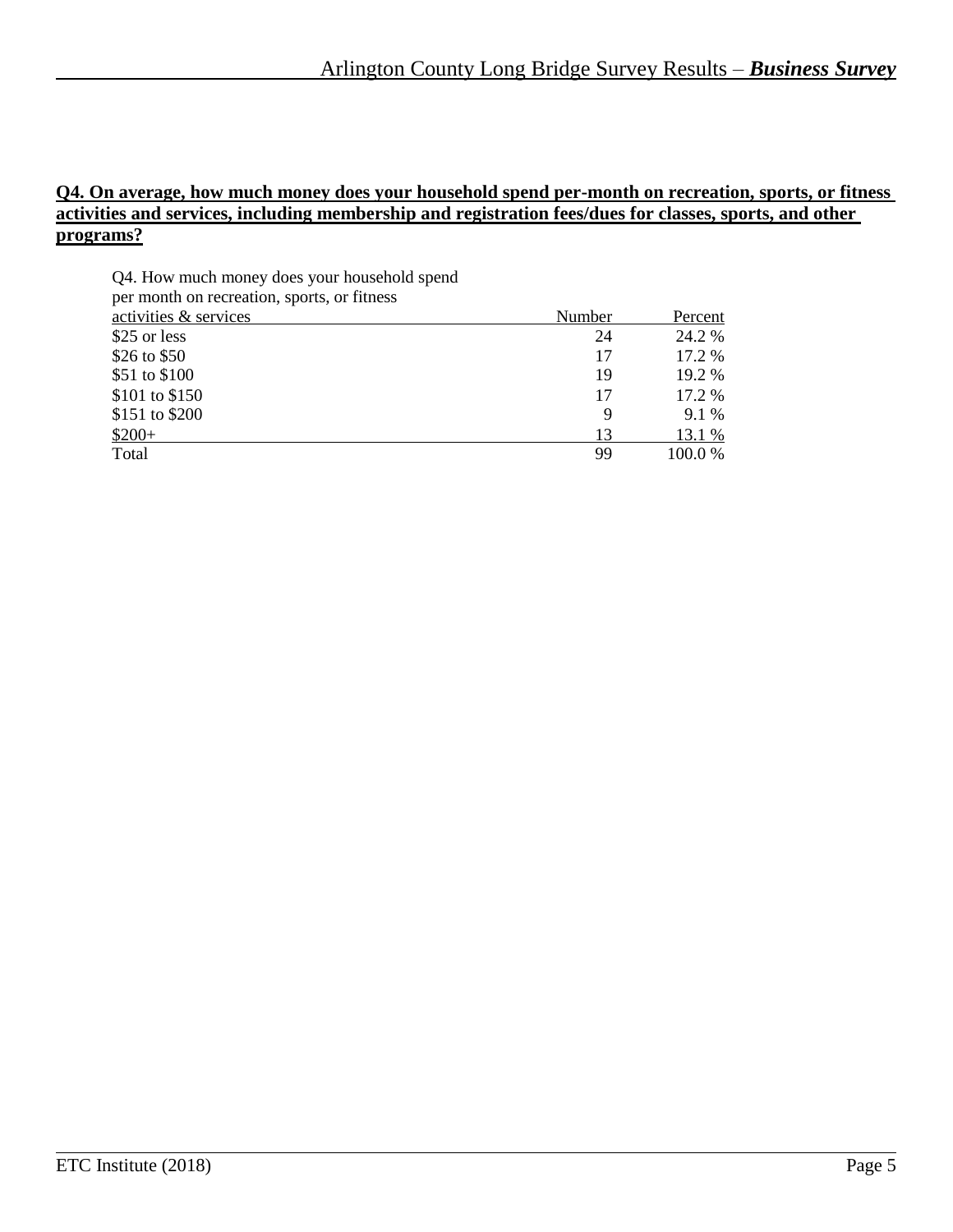## **Q5. For each of the following recreation, sports, fitness, and aquatic activities that could be included in the Long Bridge Park Aquatics and Fitness Center, please circle the time of day you or members of your household would be MOST LIKELY to participate in the activity.**

(N=99)

|                                                                  |         |        |                            |          |         |          |                  | Wouldn't    |
|------------------------------------------------------------------|---------|--------|----------------------------|----------|---------|----------|------------------|-------------|
|                                                                  | $5-8am$ | 8-11am | $11am-$<br>1 <sub>pm</sub> | $1-4$ pm | $4-6pm$ | $6-9$ pm | 9pm-<br>midnight | participa-  |
| Q5-1. Weight training-free weights                               | 12.6%   | 3.4%   | 1.1%                       | 1.1%     | 9.2%    | 28.7%    | 4.6%             | te<br>39.1% |
| Q5-2. Weight training-weight<br>machines                         | 10.2%   | 2.3%   | 2.3%                       | 2.3%     | 11.4%   | 29.5%    | 3.4%             | 38.6%       |
| Q5-3. Cardiovascular fitness<br>machines                         | 13.5%   | 6.7%   | 2.2%                       | 3.4%     | 12.4%   | 25.8%    | 4.5%             | 31.5%       |
| Q5-4. Group fitness classes<br>(aerobics, dance, spinning, step) | 9.8%    | 4.3%   | 4.3%                       | 2.2%     | 6.5%    | 37.0%    | 2.2%             | 33.7%       |
| Q5-5. Yoga, Pilates, mind/body<br>classes                        | 12.0%   | 5.4%   | 3.3%                       | 3.3%     | 7.6%    | 37.0%    | 2.2%             | 29.3%       |
| Q5-6. Swimming lessons                                           | 2.4%    | 1.2%   | 2.4%                       | 1.2%     | 10.6%   | 20.0%    | 2.4%             | 60.0%       |
| Q5-7. Community open swim                                        | 13.0%   | 4.3%   | 4.3%                       | 12.0%    | 9.8%    | 31.5%    | 3.3%             | 21.7%       |
| Q5-8. Water aerobics                                             | 2.4%    | 5.9%   | 4.7%                       | 4.7%     | 4.7%    | 21.2%    | 1.2%             | 55.3%       |
| Q5-9. Leisure pool/water slide/<br>lazy river                    | 1.1%    | 4.6%   | 6.9%                       | 18.4%    | 12.6%   | 26.4%    | 4.6%             | 25.3%       |
| Q5-10. Competitive teams<br>(swimming $&$ diving)                | 1.2%    | 1.2%   | 0.0%                       | 0.0%     | 7.3%    | 8.5%     | 0.0%             | 81.7%       |
| Q5-11. Birthday parties                                          | 0.0%    | 2.6%   | 3.9%                       | 9.1%     | 2.6%    | 5.2%     | 2.6%             | 74.0%       |
| Q5-12. 50-meter swimming                                         | 14.0%   | 4.7%   | 3.5%                       | 1.2%     | 5.8%    | 24.4%    | 2.3%             | 44.2%       |
| Q5-13. Senior adult aquatic classes                              | 1.2%    | 6.2%   | 2.5%                       | 4.9%     | 2.5%    | 3.7%     | 0.0%             | 79.0%       |
| Q5-14. Senior adult fitness classes                              | 0.0%    | 7.4%   | 0.0%                       | 8.6%     | 2.5%    | 4.9%     | 0.0%             | 76.5%       |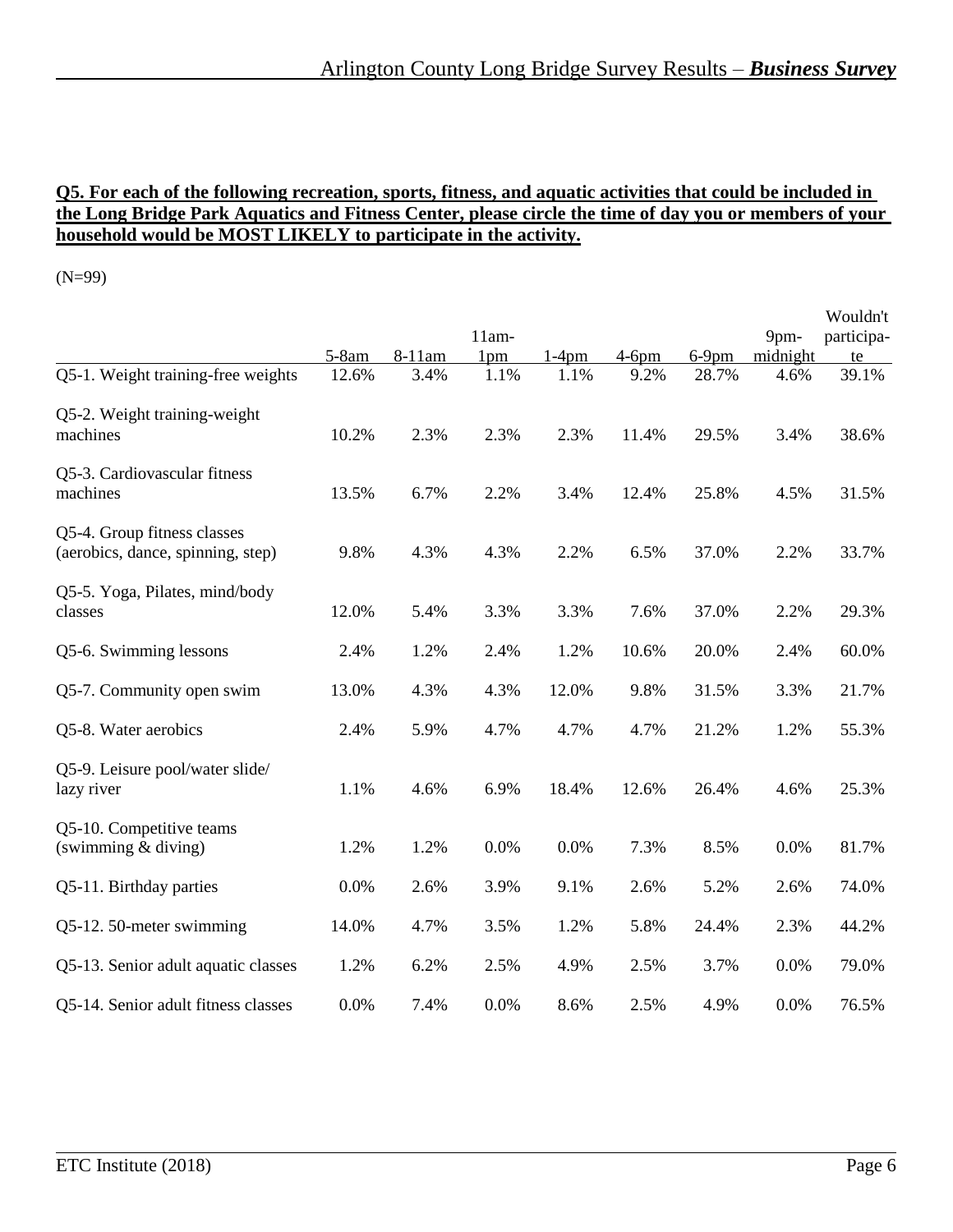# **WITHOUT WOULDN'T PARTICIPATE**

# **Q5. For each of the following recreation, sports, fitness, and aquatic activities that could be included in the Long Bridge Park Aquatics and Fitness Center, please circle the time of day you or members of your household would be MOST LIKELY to participate in the activity. (without "wouldn't participate")**

(N=99)

|                                                                  | $5-8am$ | 8-11am | $11am-1pm$ | $1-4pm$ | $4-6$ pm | $6-9$ pm | 9pm-<br>midnight |
|------------------------------------------------------------------|---------|--------|------------|---------|----------|----------|------------------|
| $Q$ 5-1. Weight training-free weights                            | 20.8%   | 5.7%   | 1.9%       | 1.9%    | 15.1%    | 47.2%    | 7.5%             |
| Q5-2. Weight training-weight<br>machines                         | 16.7%   | 3.7%   | 3.7%       | 3.7%    | 18.5%    | 48.1%    | 5.6%             |
| Q5-3. Cardiovascular fitness<br>machines                         | 19.7%   | 9.8%   | 3.3%       | 4.9%    | 18.0%    | 37.7%    | 6.6%             |
| Q5-4. Group fitness classes<br>(aerobics, dance, spinning, step) | 14.8%   | 6.6%   | 6.6%       | 3.3%    | 9.8%     | 55.7%    | 3.3%             |
| Q5-5. Yoga, Pilates, mind/body<br>classes                        | 16.9%   | 7.7%   | 4.6%       | 4.6%    | 10.8%    | 52.3%    | 3.1%             |
| Q5-6. Swimming lessons                                           | 5.9%    | 2.9%   | 5.9%       | 2.9%    | 26.5%    | 50.0%    | 5.9%             |
| Q5-7. Community open swim                                        | 16.7%   | 5.6%   | 5.6%       | 15.3%   | 12.5%    | 40.3%    | 4.2%             |
| Q5-8. Water aerobics                                             | 5.3%    | 13.2%  | 10.5%      | 10.5%   | 10.5%    | 47.4%    | 2.6%             |
| Q5-9. Leisure pool/water slide/<br>lazy river                    | 1.5%    | 6.2%   | 9.2%       | 24.6%   | 16.9%    | 35.4%    | 6.2%             |
| Q5-10. Competitive teams<br>(swimming $&$ diving)                | 6.7%    | 6.7%   | 0.0%       | 0.0%    | 40.0%    | 46.7%    | 0.0%             |
| Q5-11. Birthday parties                                          | 0.0%    | 10.0%  | 15.0%      | 35.0%   | 10.0%    | 20.0%    | 10.0%            |
| Q5-12. 50-meter swimming                                         | 25.0%   | 8.3%   | 6.3%       | 2.1%    | 10.4%    | 43.8%    | 4.2%             |
| Q5-13. Senior adult aquatic classes                              | 5.9%    | 29.4%  | 11.8%      | 23.5%   | 11.8%    | 17.6%    | 0.0%             |
| Q5-14. Senior adult fitness classes                              | 0.0%    | 31.6%  | 0.0%       | 36.8%   | 10.5%    | 21.1%    | 0.0%             |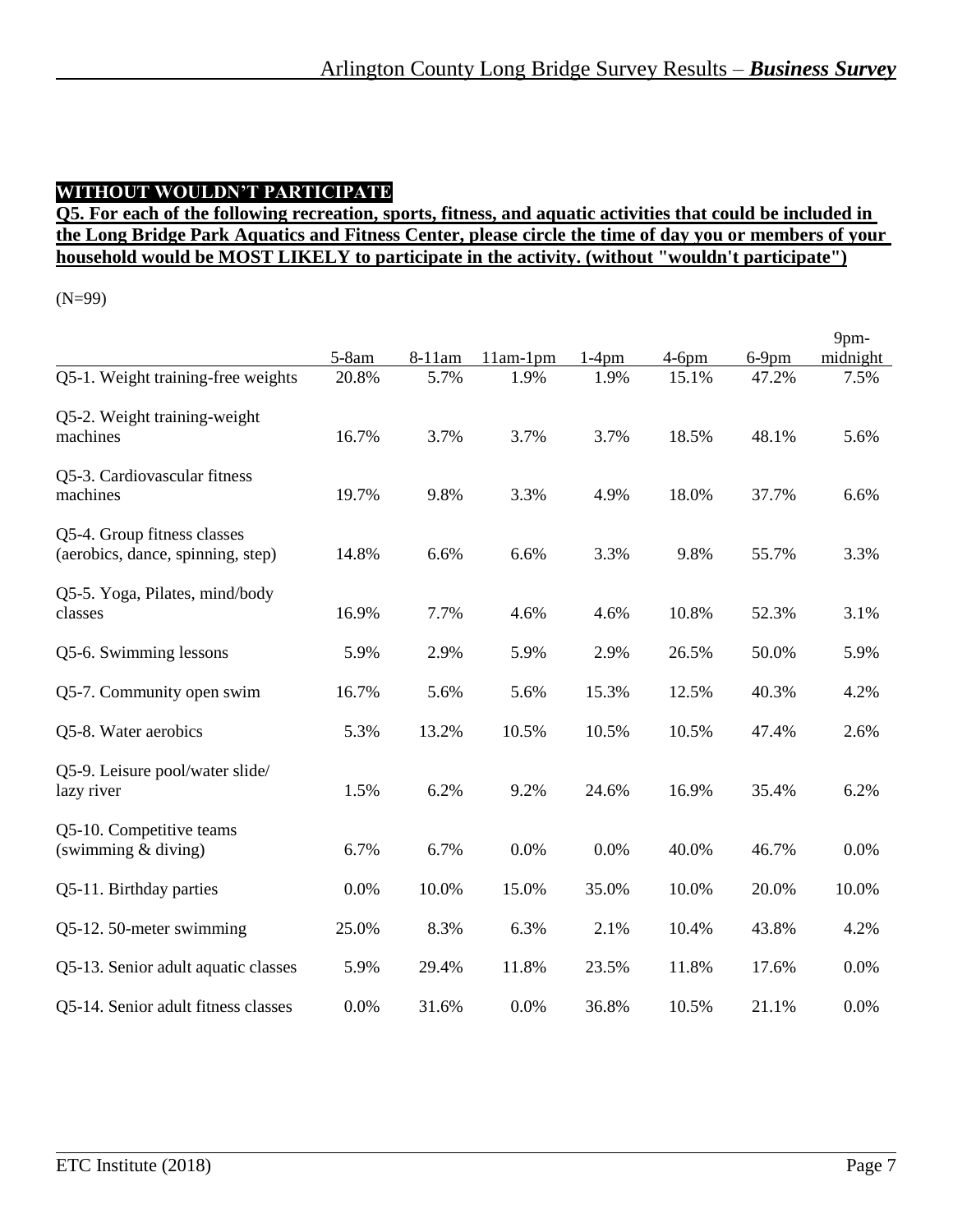#### **Q6. Would you be more likely to purchase an individual membership to the Long Bridge Park Aquatics and Fitness Center if it also gave you access to other Arlington County fitness facilities (e.g. Thomas Jefferson, Barcroft, Langston-Brown, Gunston, Madison, Arlington Mill, Fairlington)?**

| Q6. Would you be more likely to purchase an |        |         |
|---------------------------------------------|--------|---------|
| individual membership to Long Bridge Park   |        |         |
| Aquatics & Fitness Center                   | Number | Percent |
| Yes                                         | 34     | 34.3 %  |
| N <sub>0</sub>                              | 44     | 44.4 %  |
| Not sure                                    | 20     | 20.2 %  |
| Not provided                                |        | 1.0 %   |
| Total                                       | 99     | 100.0%  |

# **WITHOUT NOT PROVIDED**

**Q6. Would you be more likely to purchase an individual membership to the Long Bridge Park Aquatics and Fitness Center if it also gave you access to other Arlington County fitness facilities (e.g. Thomas Jefferson, Barcroft, Langston-Brown, Gunston, Madison, Arlington Mill, Fairlington)? (without "not provided")**

Q6. Would you be more likely to purchase an

individual membership to Long Bridge Park

| <b>Aquatics &amp; Fitness Center</b> | Number | Percent |
|--------------------------------------|--------|---------|
| Yes                                  | 34     | 34.7 %  |
| N <sub>o</sub>                       | 44     | 44.9 %  |
| Not sure                             | 20     | 20.4 %  |
| Total                                | 98     | 100.0 % |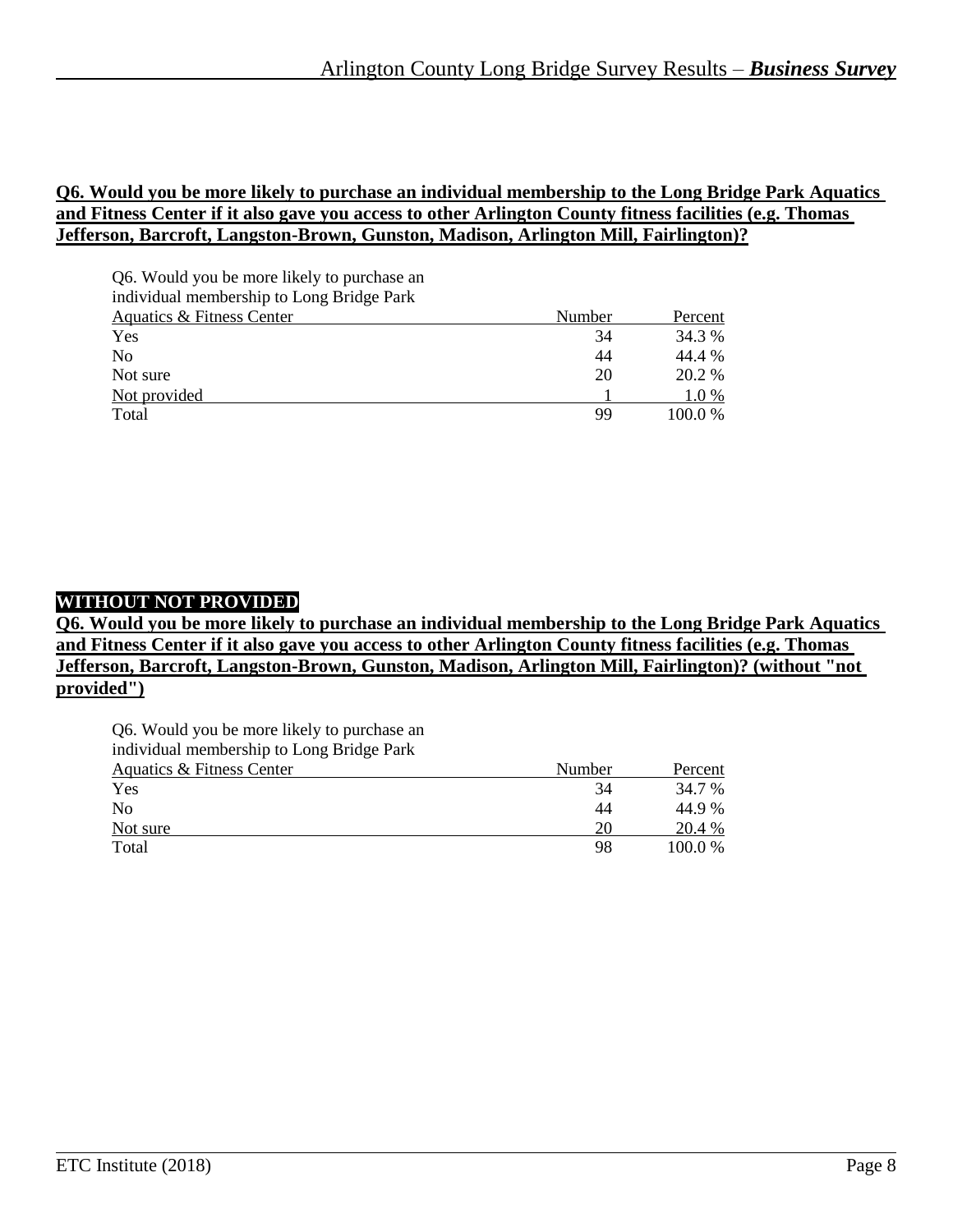#### **Q7. Would you be more likely to purchase a pass to the Long Bridge Park Aquatics and Fitness Center if it also gave you access to the Arlington County High School pools (e.g. Wakefield High School, Washington-Lee High School, Yorktown High School)?**

Q7. Would you be more likely to purchase a pass

| to the Long Bridge Park Aquatics & Fitness Center | Number | Percent |
|---------------------------------------------------|--------|---------|
| Yes                                               | 34     | 34.3 %  |
| N <sub>0</sub>                                    | 46     | 46.5 %  |
| Not sure                                          |        | 17.2 %  |
| Not provided                                      |        | 2.0 %   |
| Total                                             | 99     | 100.0 % |

# **WITHOUT NOT PROVIDED**

#### **Q7. Would you be more likely to purchase a pass to the Long Bridge Park Aquatics and Fitness Center if it also gave you access to the Arlington County High School pools (e.g. Wakefield High School, Washington-Lee High School, Yorktown High School)? (without "not provided")**

Q7. Would you be more likely to purchase a pass

| to the Long Bridge Park Aquatics & Fitness Center | Number | Percent   |
|---------------------------------------------------|--------|-----------|
| Yes                                               | 34     | 35.1 %    |
| <b>No</b>                                         | 46     | 47.4 %    |
| Not sure                                          |        | 17.5 %    |
| Total                                             | 97     | $100.0\%$ |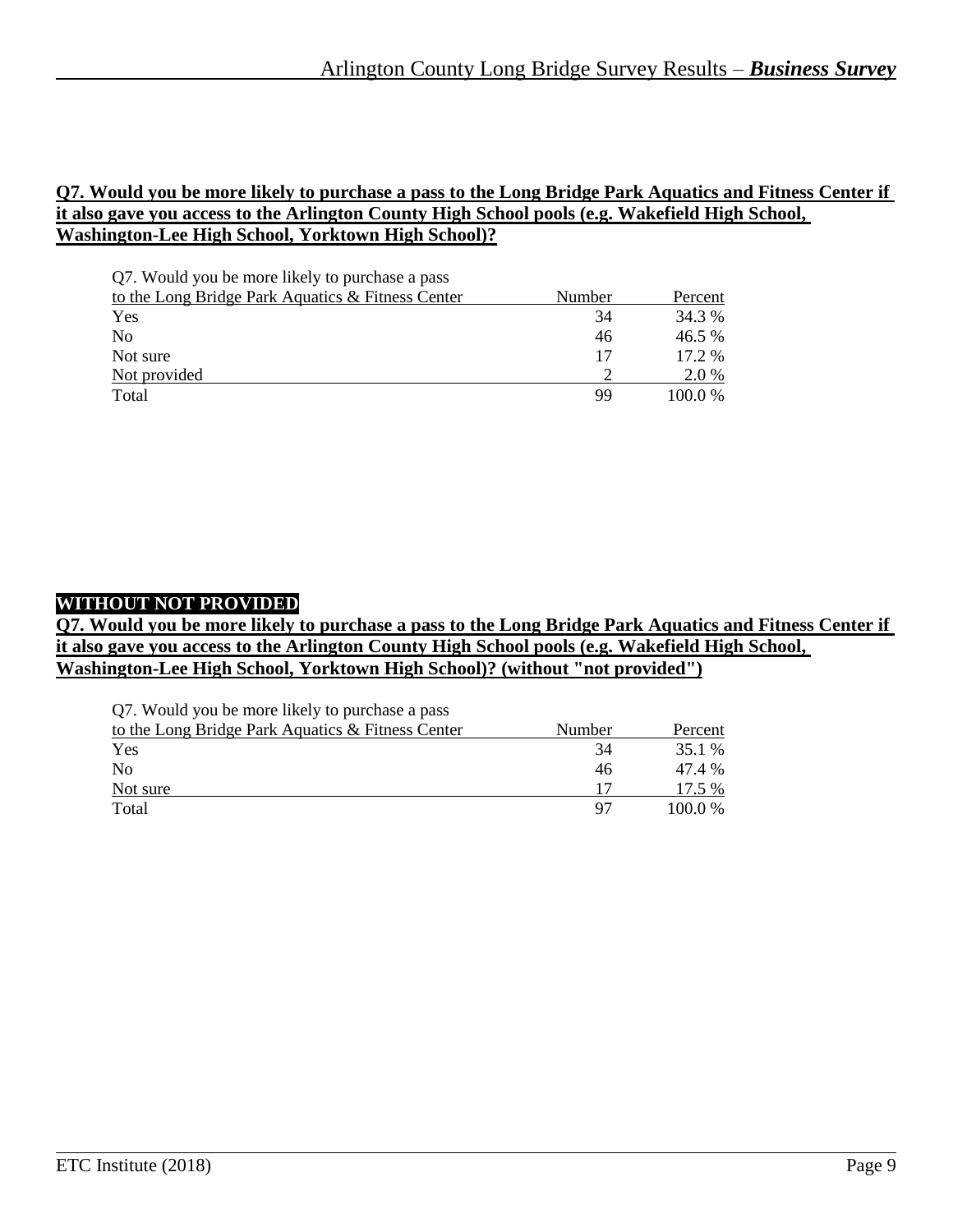## **Q8. Do you or members of your household have a teen/adult/senior membership or pass to Arlington County fitness facilities?**

| Q8. Do you have a teen/adult/senior membership |        |           |
|------------------------------------------------|--------|-----------|
| or pass to Arlington County fitness facilities | Number | Percent   |
| Yes                                            |        | 9.1 %     |
| N <sub>0</sub>                                 | 88     | 88.9%     |
| Not provided                                   |        | 2.0 %     |
| Total                                          | 99     | $100.0\%$ |

# **WITHOUT NOT PROVIDED**

#### **Q8. Do you or members of your household have a teen/adult/senior membership or pass to Arlington County fitness facilities? (without "not provided")**

| Q8. Do you have a teen/adult/senior membership |        |           |
|------------------------------------------------|--------|-----------|
| or pass to Arlington County fitness facilities | Number | Percent   |
| Yes                                            |        | $9.3\%$   |
| No                                             | 88     | 90.7 %    |
| Total                                          | 97     | $100.0\%$ |

#### **Q8a. How often do you or members of your household use Arlington County fitness facilities?**

| Q8a. How often do you use Arlington County |        |         |
|--------------------------------------------|--------|---------|
| fitness facilities                         | Number | Percent |
| Several times per week                     |        | 22.2 %  |
| Once per week                              | 4      | 44.4 %  |
| 1-3 times a month                          |        | 11.1%   |
| Less than once a month                     |        | 22.2 %  |
| Total                                      |        | 100.0 % |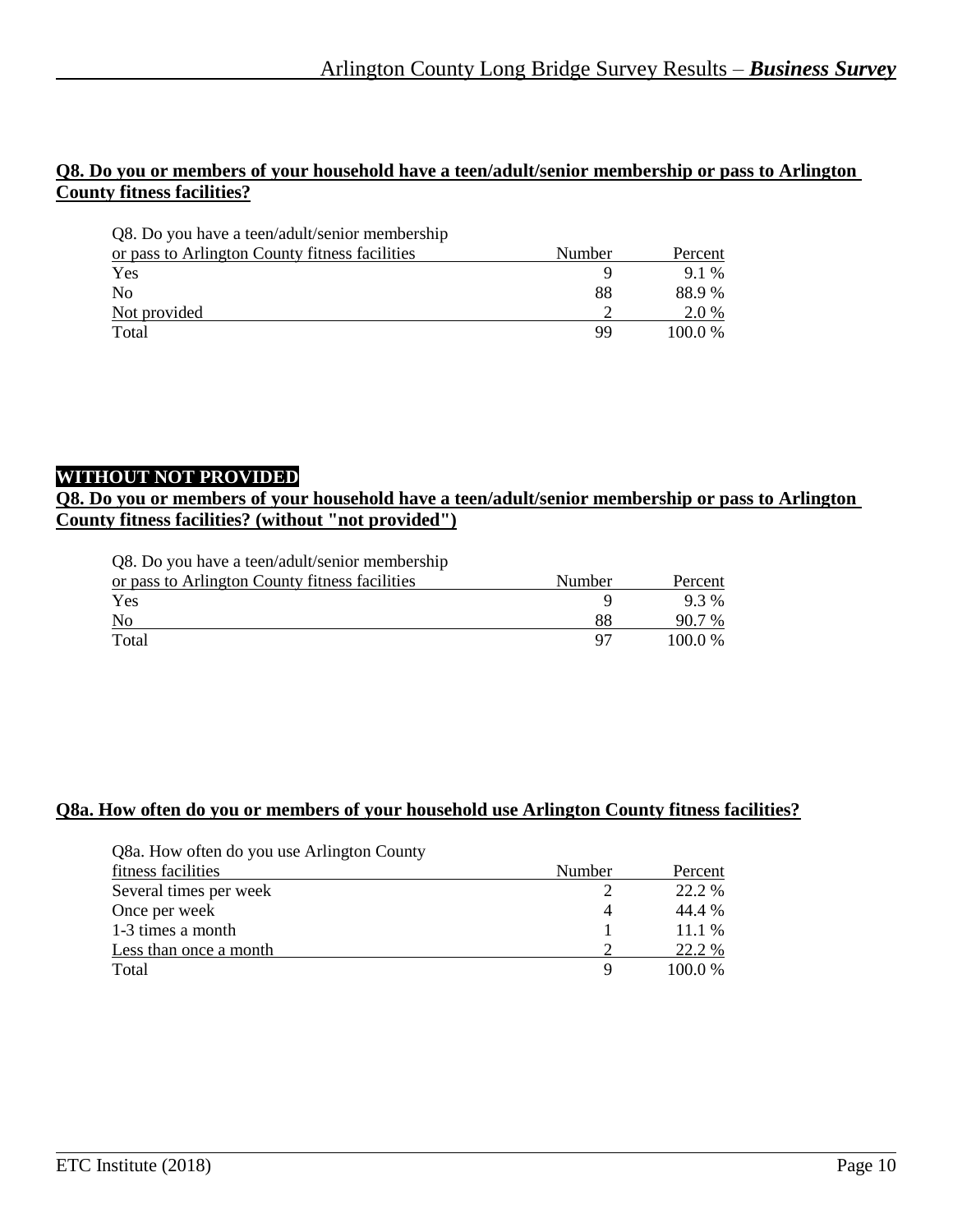#### **Q9. Do you or members of your household have a teen/adult/senior membership pass to Arlington Public School pools?**

| Q9. Do you have a teen/adult/senior membership |        |         |
|------------------------------------------------|--------|---------|
| pass to Arlington Public School pools          | Number | Percent |
| Yes                                            | 13     | 13.1 %  |
| N <sub>0</sub>                                 | 84     | 84.8 %  |
| Not provided                                   |        | 2.0 %   |
| Total                                          | 99     | 100.0 % |

# **WITHOUT NOT PROVIDED**

#### **Q9. Do you or members of your household have a teen/adult/senior membership pass to Arlington Public School pools? (without "not provided")**

| Q9. Do you have a teen/adult/senior membership |        |         |
|------------------------------------------------|--------|---------|
| pass to Arlington Public School pools          | Number | Percent |
| Yes                                            | 13     | 13.4 %  |
| No                                             | 84     | 86.6 %  |
| Total                                          | 97     | 100.0 % |

#### **Q9a. How often do you or members of your household use the pools?**

| Q9a. How often do you use the pools | Number | Percent   |
|-------------------------------------|--------|-----------|
| Several times per week              |        | 61.5 %    |
| Once per week                       |        | 23.1 %    |
| 1-3 times a month                   |        | 7.7 %     |
| Less than once a month              |        | 7.7 %     |
| Total                               |        | $100.0\%$ |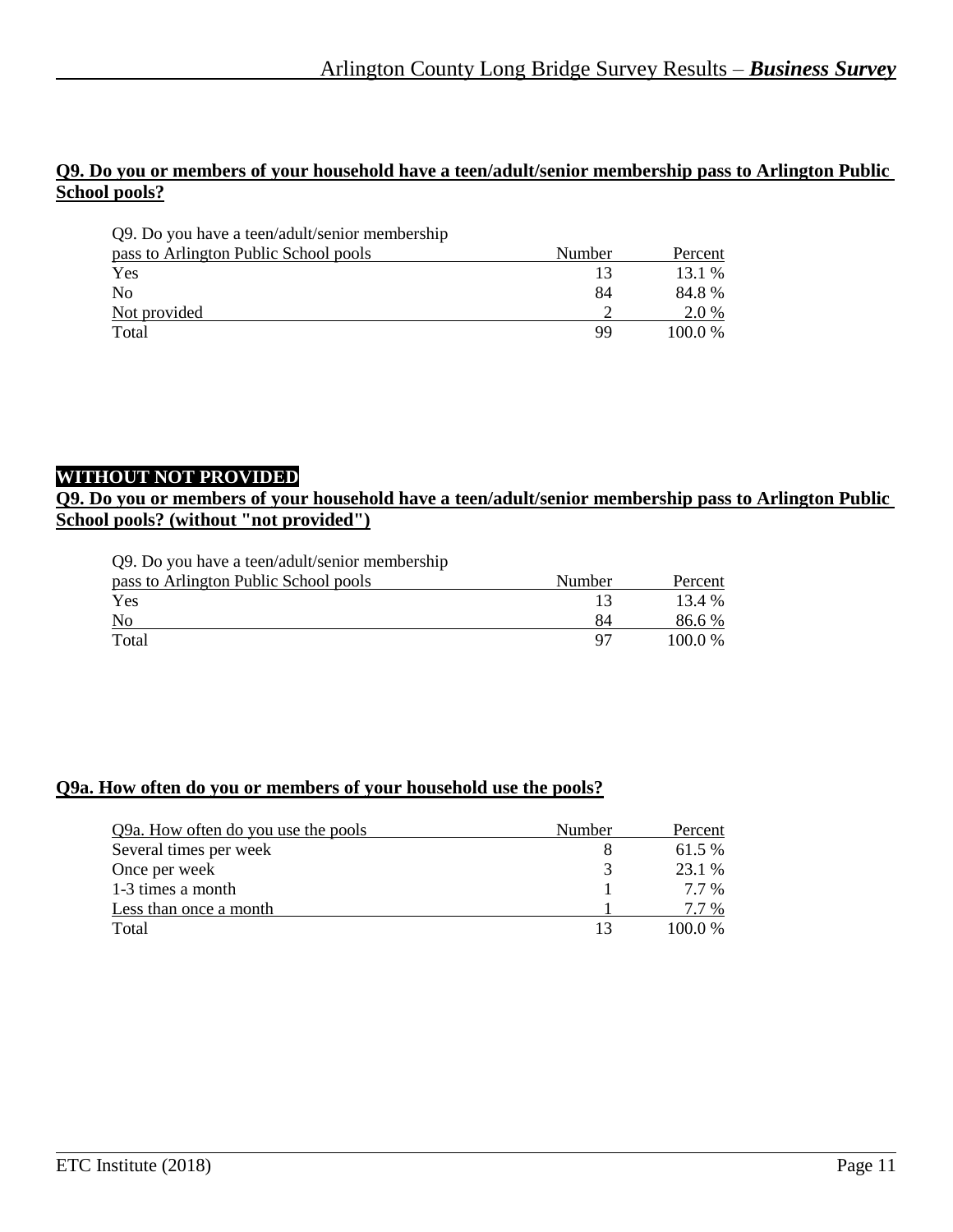### **Q10. Please indicate which one of the following statements you MOST SUPPORT regarding memberships for non-residents of Arlington County to use the Long Bridge Park Aquatics and Fitness Center.**

| Q10. What statement do you most support                  |        |          |
|----------------------------------------------------------|--------|----------|
| regarding memberships for non-residents of               |        |          |
| Arlington County to use Long Bridge Park                 |        |          |
| Aquatics & Fitness Center                                | Number | Percent  |
| Non-residents should be eligible for a membership at the |        |          |
| same price as residents                                  | 16     | $16.2\%$ |
| Non-residents should be eligible for a membership, but   |        |          |
| for a higher fee than residents                          | 81     | 81.8%    |
| Not provided                                             |        | 2.0 %    |
| Total                                                    | 99     | 100.0%   |
|                                                          |        |          |

# **WITHOUT NOT PROVIDED**

#### **Q10. Please indicate which one of the following statements you MOST SUPPORT regarding memberships for non-residents of Arlington County to use the Long Bridge Park Aquatics and Fitness Center. (without "not provided")**

| Q10. What statement do you most support                  |        |          |
|----------------------------------------------------------|--------|----------|
| regarding memberships for non-residents of               |        |          |
| Arlington County to use Long Bridge Park                 |        |          |
| Aquatics & Fitness Center                                | Number | Percent  |
| Non-residents should be eligible for a membership at the |        |          |
| same price as residents                                  | 16     | $16.5\%$ |
| Non-residents should be eligible for a membership, but   |        |          |
| for a higher fee than residents                          | 81     | 83.5 %   |
| Total                                                    | 97     | 100.0%   |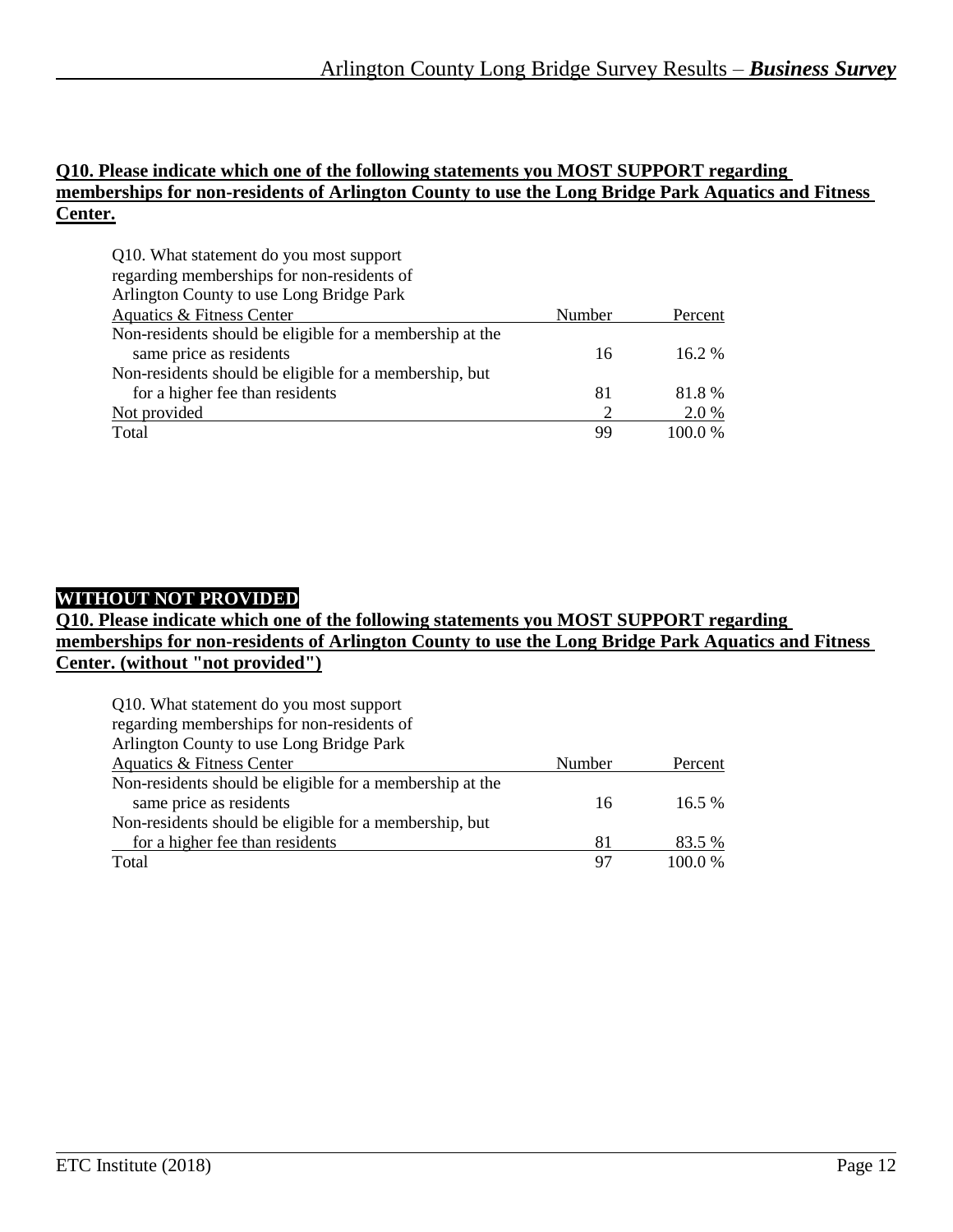## **Q11. Which ONE of the following would be your MOST PREFERRED way to pay to use the Long Bridge Park Aquatics and Fitness Center.**

| Q11. What is your most preferred way to pay to |        |         |
|------------------------------------------------|--------|---------|
| use Long Bridge Park Aquatics & Fitness Center | Number | Percent |
| Daily Pass                                     |        | 5.1 %   |
| <b>Monthly Pass</b>                            | 20     | 20.2 %  |
| <b>Annual Individual Pass</b>                  | 11     | 11.1 %  |
| <b>Annual Family Pass</b>                      | 15     | 15.2 %  |
| Punch Pass (pay per-visit option)              | 32     | 32.3 %  |
| None, would not use the facility               | 13     | 13.1 %  |
| Not provided                                   | 3      | 3.0 %   |
| Total                                          | 99     | 100.0%  |

# **WITHOUT NOT PROVIDED**

#### **Q11. Which ONE of the following would be your MOST PREFERRED way to pay to use the Long Bridge Park Aquatics and Fitness Center. (without "not provided")**

| Q11. What is your most preferred way to pay to |        |         |
|------------------------------------------------|--------|---------|
| use Long Bridge Park Aquatics & Fitness Center | Number | Percent |
| Daily Pass                                     |        | 5.2 %   |
| <b>Monthly Pass</b>                            | 20     | 20.8%   |
| <b>Annual Individual Pass</b>                  | 11     | 11.5 %  |
| <b>Annual Family Pass</b>                      | 15     | 15.6 %  |
| Punch Pass (pay per-visit option)              | 32     | 33.3 %  |
| None, would not use the facility               | 13     | 13.5 %  |
| Total                                          | 96     | 100.0%  |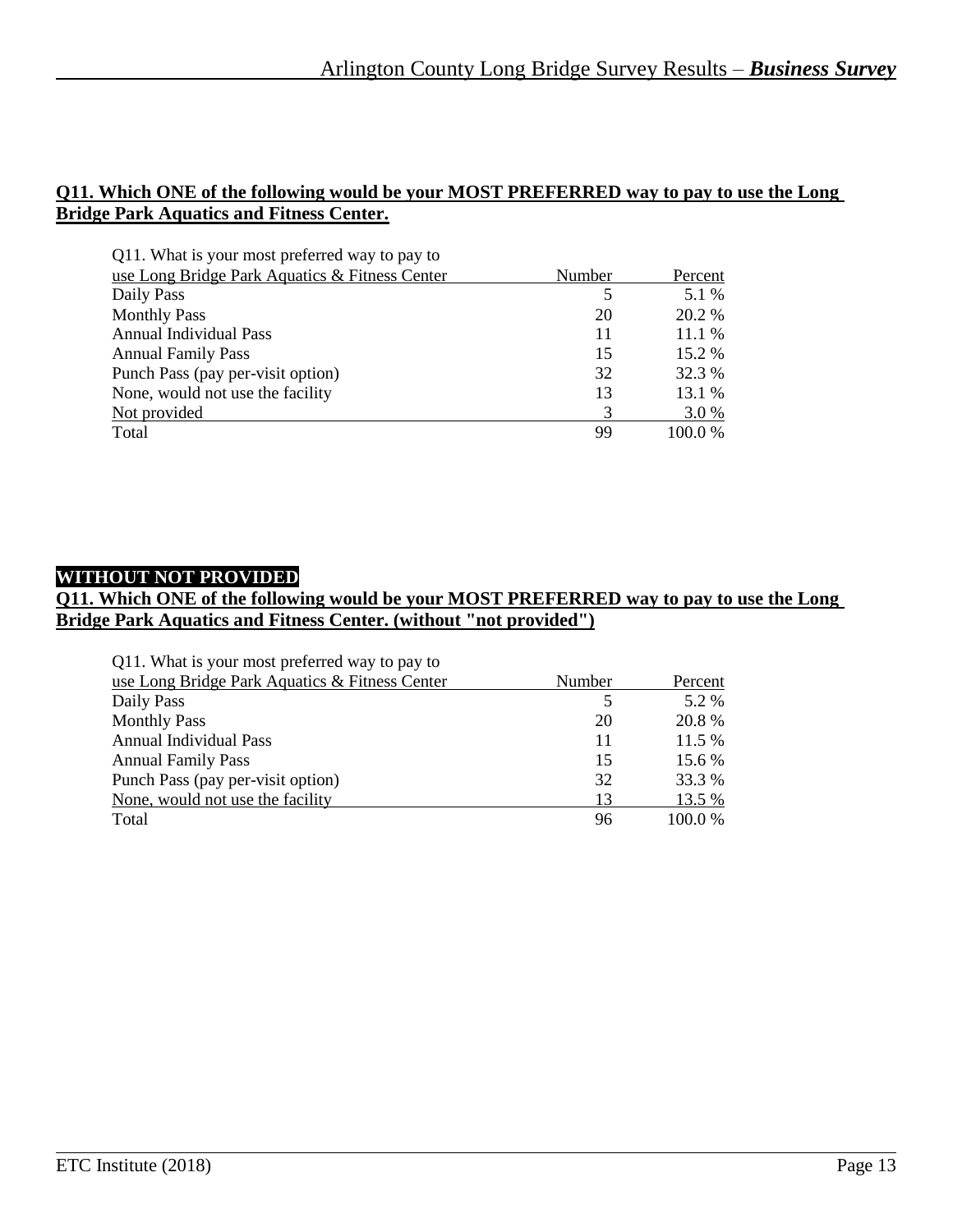#### **Q11a. If you prefer to pay with a punch pass, what amount of punches would you be most likely to purchase?**

| Q11a. What amount of punches would you be |        |         |
|-------------------------------------------|--------|---------|
| most likely to purchase                   | Number | Percent |
| 10-punch pass                             | 16     | 50.0 %  |
| 15-punch pass                             | 6      | 18.8%   |
| 20-punch pass                             | 5      | 15.6 %  |
| 25-punch pass                             | 3      | 9.4 %   |
| Not provided                              |        | 6.3 %   |
| Total                                     | 32     | 100.0 % |

# **WITHOUT NOT PROVIDED**

# **Q11a. If you prefer to pay with a punch pass, what amount of punches would you be most likely to purchase? (without "not provided")**

Q11a. What amount of punches would you be

| most likely to purchase | Number | Percent  |
|-------------------------|--------|----------|
| 10-punch pass           | 16     | 53.3 %   |
| 15-punch pass           | h      | 20.0 %   |
| 20-punch pass           |        | $16.7\%$ |
| $25$ -punch pass        |        | 10.0 %   |
| Total                   | 30     | 100.0 %  |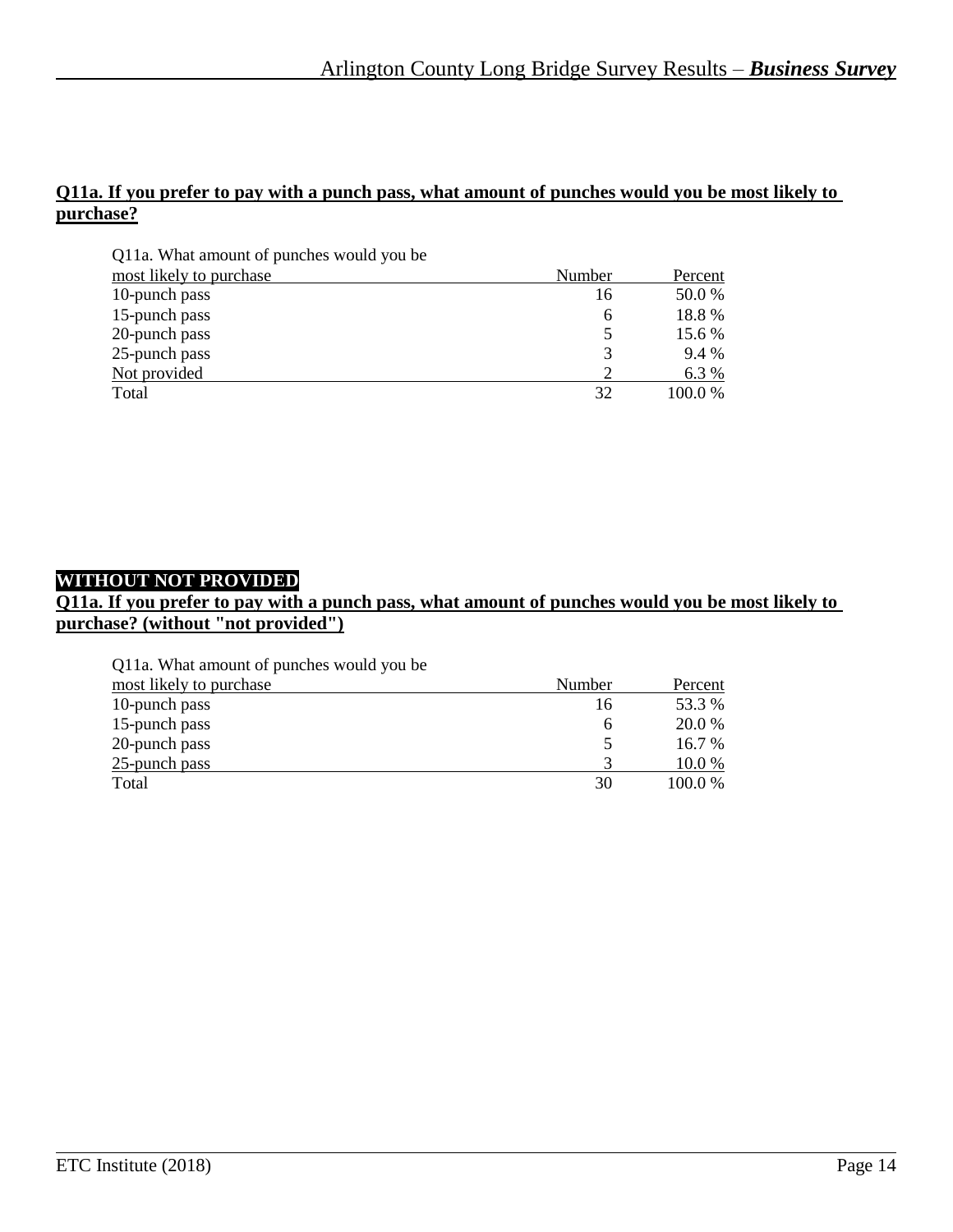#### **Q12. What is the MAXIMUM AMOUNT you would be willing to pay for a DAILY ADULT pass (ages 18 and over) to use the Long Bridge Park Aquatics and Fitness Center?**

| Q12. Maximum amount you would be willing to       |        |         |
|---------------------------------------------------|--------|---------|
| pay for a daily adult pass (ages 18+) to use Long |        |         |
| Bridge Park Aquatics & Fitness Center             | Number | Percent |
| $$11+$ per day                                    | 4      | 4.0 %   |
| \$10 per day                                      | 23     | 23.2 %  |
| \$9 per day                                       | 3      | 3.0%    |
| \$8 per day                                       | 17     | 17.2 %  |
| \$7 per day                                       | 20     | 20.2 %  |
| Less than \$7 per day                             | 24     | 24.2 %  |
| Not provided                                      | 8      | 8.1 %   |
| Total                                             | 99     | 100.0%  |

#### **WITHOUT NOT PROVIDED**

#### **Q12. What is the MAXIMUM AMOUNT you would be willing to pay for a DAILY ADULT pass (ages 18 and over) to use the Long Bridge Park Aquatics and Fitness Center? (without "not provided")**

| Q12. Maximum amount you would be willing to<br>pay for a daily adult pass (ages 18+) to use Long |        |         |
|--------------------------------------------------------------------------------------------------|--------|---------|
| Bridge Park Aquatics & Fitness Center                                                            | Number | Percent |
| $$11+$ per day                                                                                   | 4      | 4.4 %   |
| \$10 per day                                                                                     | 23     | 25.3 %  |
| \$9 per day                                                                                      | 3      | 3.3 %   |
| \$8 per day                                                                                      | 17     | 18.7 %  |
| \$7 per day                                                                                      | 20     | 22.0 %  |
| Less than \$7 per day                                                                            | 24     | 26.4 %  |
| Total                                                                                            | 91     | 100.0%  |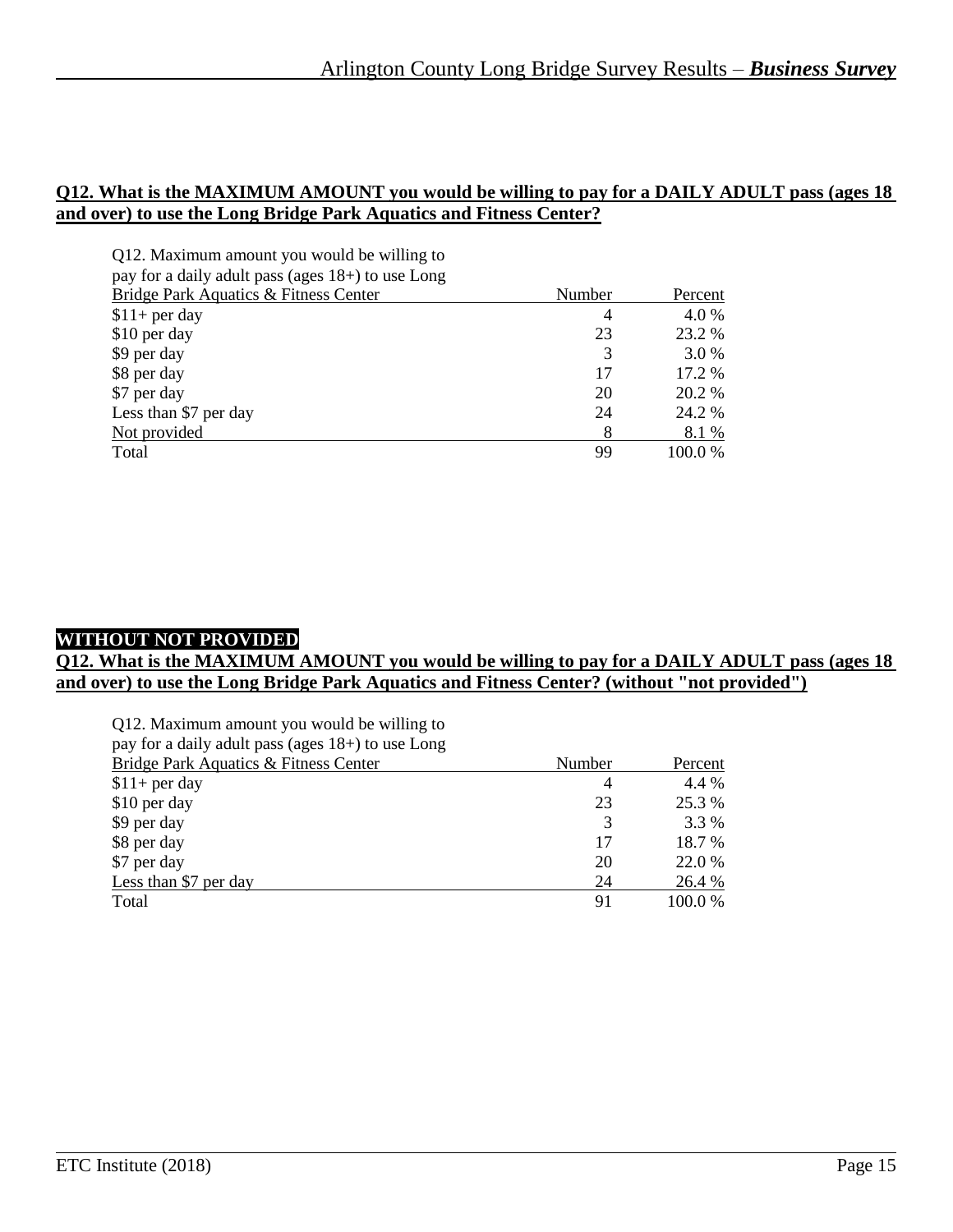| Q12-6. What is the maximum you would pay | Number | Percent |
|------------------------------------------|--------|---------|
| 0                                        |        | 20.8%   |
| 2                                        |        | 4.2 %   |
| 3                                        | 2      | 8.3%    |
| 4                                        | 2      | 8.3%    |
| 5                                        | 12     | 50.0%   |
| 6                                        |        | 4.2 %   |
| Not provided                             |        | 4.2 %   |
| Total                                    | 24     | 100.0 % |

# **Q12-6. If you answered "less than \$7 per day," what is the maximum you would pay?**

# **WITHOUT NOT PROVIDED**

**Q12-6. If you answered "less than \$7 per day," what is the maximum you would pay? (without "not provided")**

| Q12-6. What is the maximum you would pay | Number | Percent |
|------------------------------------------|--------|---------|
| $\theta$                                 |        | 21.7 %  |
|                                          |        | 4.3 %   |
| 3                                        |        | 8.7%    |
|                                          |        | 8.7%    |
|                                          | 12     | 52.2 %  |
|                                          |        | 4.3 %   |
| Total                                    | 23     | 100.0 % |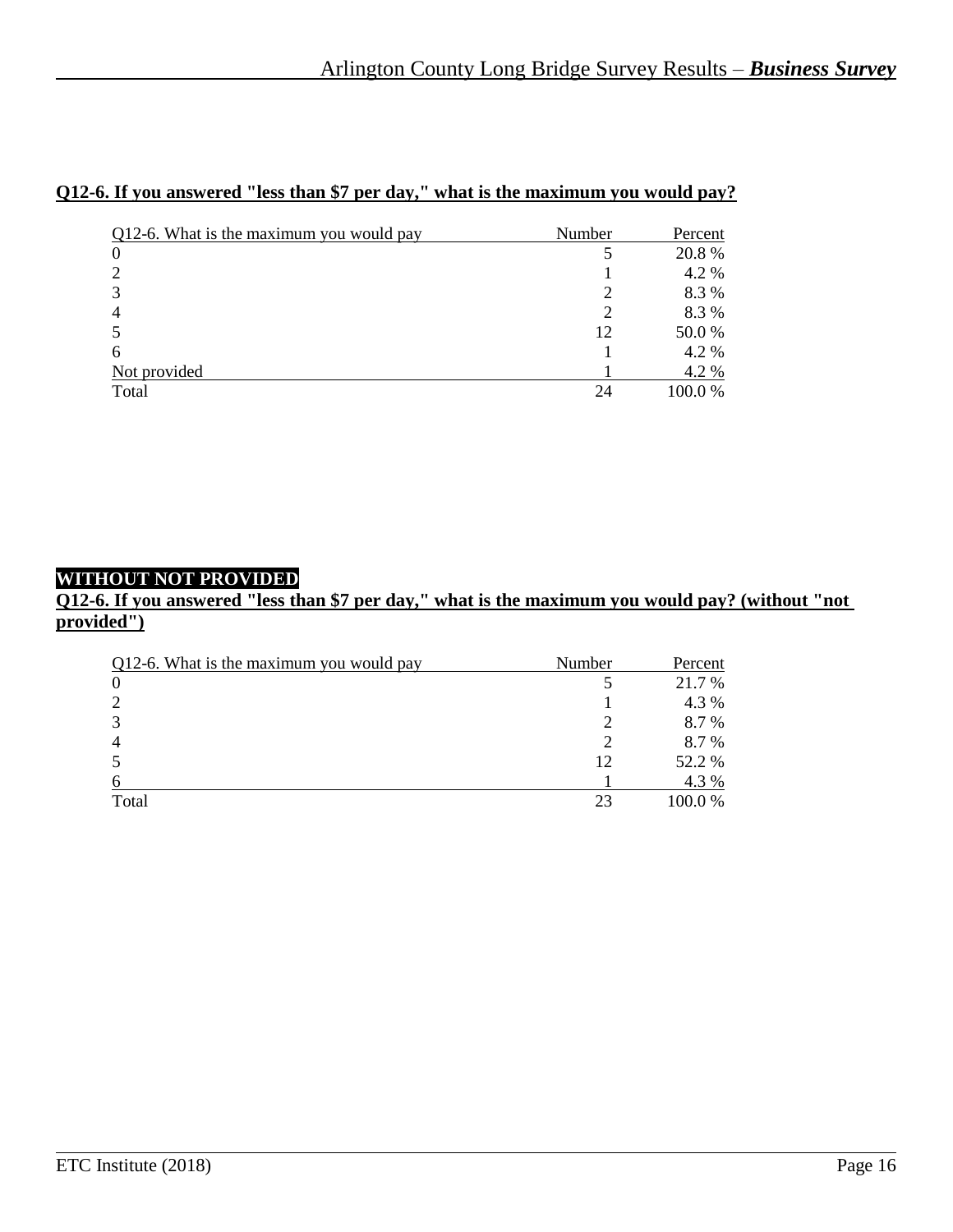### **Q13. What is the MAXIMUM AMOUNT you would be willing to pay for a DAILY CHILD pass (under age 18) to use the Long Bridge Park Aquatics and Fitness Center?**

| Q13. Maximum amount you would be willing to      |        |          |
|--------------------------------------------------|--------|----------|
| pay for a daily child pass (under age 18) to use |        |          |
| Long Bridge Park Aquatics & Fitness Center       | Number | Percent  |
| $$9+$ per day                                    | 6      | 6.1 %    |
| \$8 per day                                      | 3      | 3.0 %    |
| \$7 per day                                      | 8      | 8.1 %    |
| \$6 per day                                      | 8      | 8.1 %    |
| \$5 per day                                      | 34     | 34.3 %   |
| Less than \$5 per day                            | 15     | $15.2\%$ |
| Not provided                                     | 25     | 25.3 %   |
| Total                                            | 99     | 100.0 %  |

# **WITHOUT NOT PROVIDED**

#### **Q13. What is the MAXIMUM AMOUNT you would be willing to pay for a DAILY CHILD pass (under age 18) to use the Long Bridge Park Aquatics and Fitness Center? (without "not provided")**

Q13. Maximum amount you would be willing to

|  |  |  |  |  | pay for a daily child pass (under age 18) to use |  |  |  |  |
|--|--|--|--|--|--------------------------------------------------|--|--|--|--|
|--|--|--|--|--|--------------------------------------------------|--|--|--|--|

| Long Bridge Park Aquatics & Fitness Center | Number | Percent |
|--------------------------------------------|--------|---------|
| $$9+$ per day                              | 6      | 8.1 %   |
| \$8 per day                                | 3      | 4.1 %   |
| \$7 per day                                | 8      | 10.8 %  |
| \$6 per day                                | 8      | 10.8 %  |
| \$5 per day                                | 34     | 45.9%   |
| Less than \$5 per day                      | 15     | 20.3 %  |
| Total                                      | 74     | 100.0%  |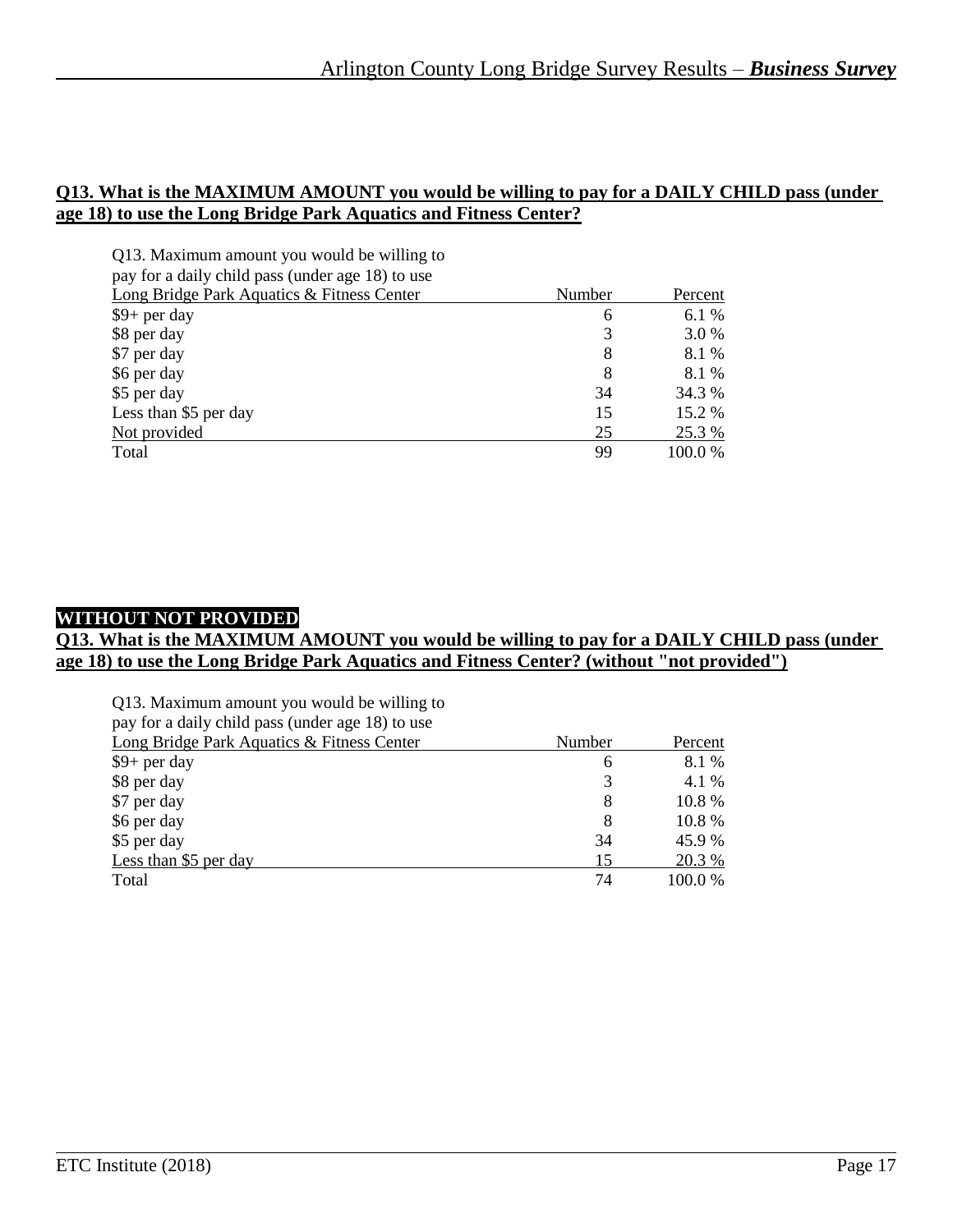# **Q13-6. If you answered "less than \$5 per day," what is the maximum you would pay?**

| Q13-6. What is the maximum you would pay | Number | Percent |
|------------------------------------------|--------|---------|
| $\Omega$                                 | O      | 40.0 %  |
|                                          |        | 20.0 %  |
| $\mathcal{R}$                            |        | 20.0 %  |
|                                          |        | 13.3 %  |
| Not provided                             |        | 6.7 %   |
| Total                                    |        | 100.0%  |

#### **WITHOUT NOT PROVIDED**

**Q13-6. If you answered "less than \$5 per day," what is the maximum you would pay? (without "not provided")**

| Q13-6. What is the maximum you would pay | Number | Percent |
|------------------------------------------|--------|---------|
|                                          | n      | 42.9 %  |
|                                          |        | 21.4 %  |
|                                          |        | 21.4 %  |
|                                          |        | 14.3 %  |
| Total                                    | 14     | 100.0 % |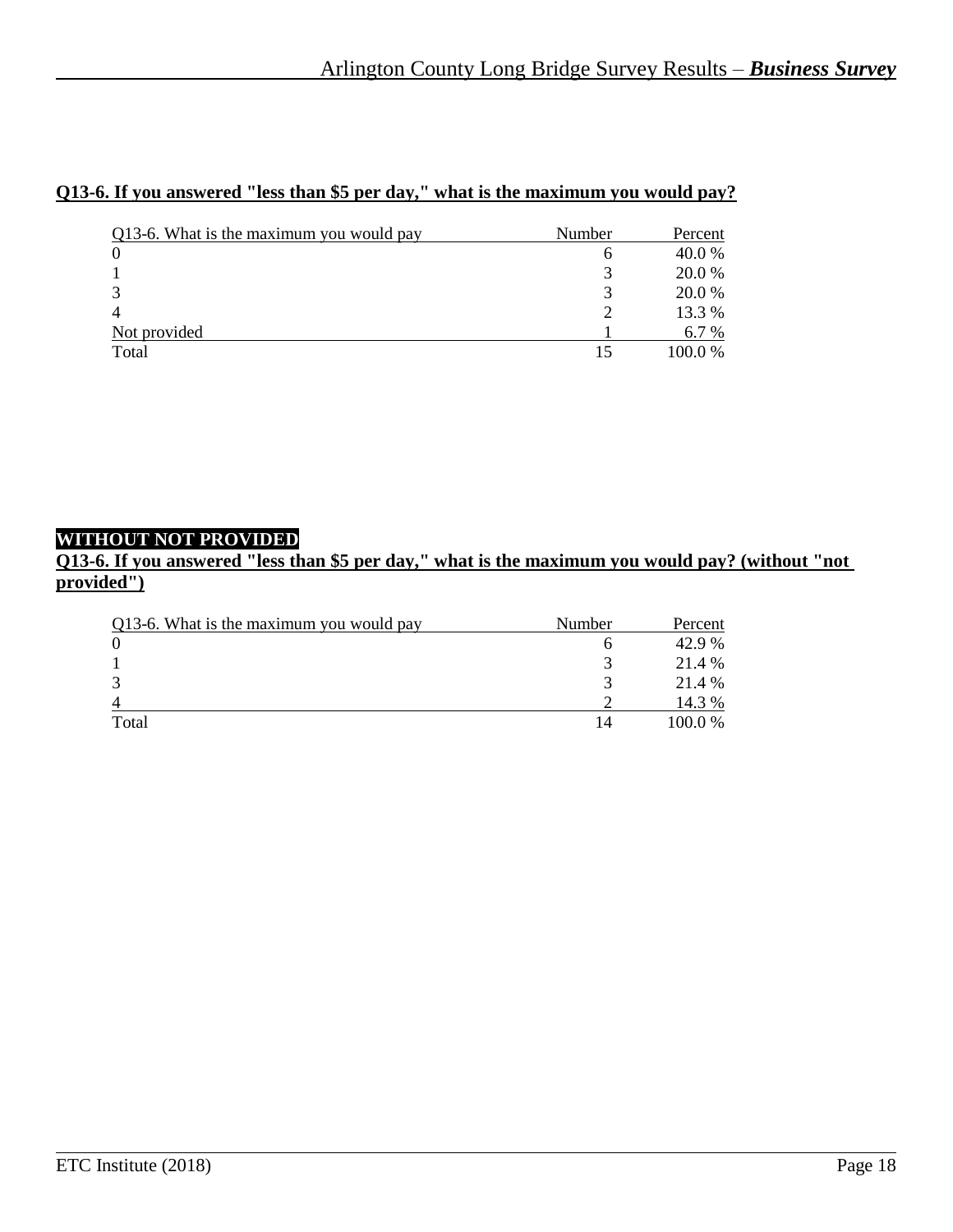#### **Q14. What is the MAXIMUM AMOUNT you would be willing to pay for a DAILY SENIOR ADULT (ages 55 and over) pass to use the Long Bridge Park Aquatics and Fitness Center?**

| Q14. Maximum amount you would be willing to            |        |         |
|--------------------------------------------------------|--------|---------|
| pay for a daily senior adult (ages $55+$ ) pass to use |        |         |
| Long Bridge Park Aquatics & Fitness Center             | Number | Percent |
| $$9+$ per day                                          |        | 7.1 %   |
| \$8 per day                                            | 3      | 3.0 %   |
| \$7 per day                                            | 5      | 5.1 %   |
| \$6 per day                                            | 6      | 6.1 %   |
| \$5 per day                                            | 33     | 33.3 %  |
| Less than \$5 per day                                  | 12     | 12.1 %  |
| Not provided                                           | 33     | 33.3 %  |
| Total                                                  | 99     | 100.0%  |

# **WITHOUT NOT PROVIDED**

#### **Q14. What is the MAXIMUM AMOUNT you would be willing to pay for a DAILY SENIOR ADULT (ages 55 and over) pass to use the Long Bridge Park Aquatics and Fitness Center? (without "not provided")**

#### Q14. Maximum amount you would be willing to

| pay for a daily senior adult (ages 55+) pass to use |  |  |
|-----------------------------------------------------|--|--|
|-----------------------------------------------------|--|--|

| Long Bridge Park Aquatics & Fitness Center | Number | Percent |
|--------------------------------------------|--------|---------|
| \$9+ per day                               |        | 10.6 %  |
| \$8 per day                                | 3      | 4.5 %   |
| \$7 per day                                | 5      | 7.6 %   |
| \$6 per day                                | 6      | 9.1%    |
| \$5 per day                                | 33     | 50.0 %  |
| Less than \$5 per day                      | 12     | 18.2 %  |
| Total                                      | 66     | 100.0%  |
|                                            |        |         |

#### **Q14-6. If you answered "less than \$5 per day," what is the maximum you would pay?**

| Q14-6. What is the maximum you would pay | Number | Percent   |
|------------------------------------------|--------|-----------|
|                                          |        | 58.3 %    |
|                                          |        | $16.7\%$  |
|                                          |        | 25.0 %    |
| Total                                    |        | $100.0\%$ |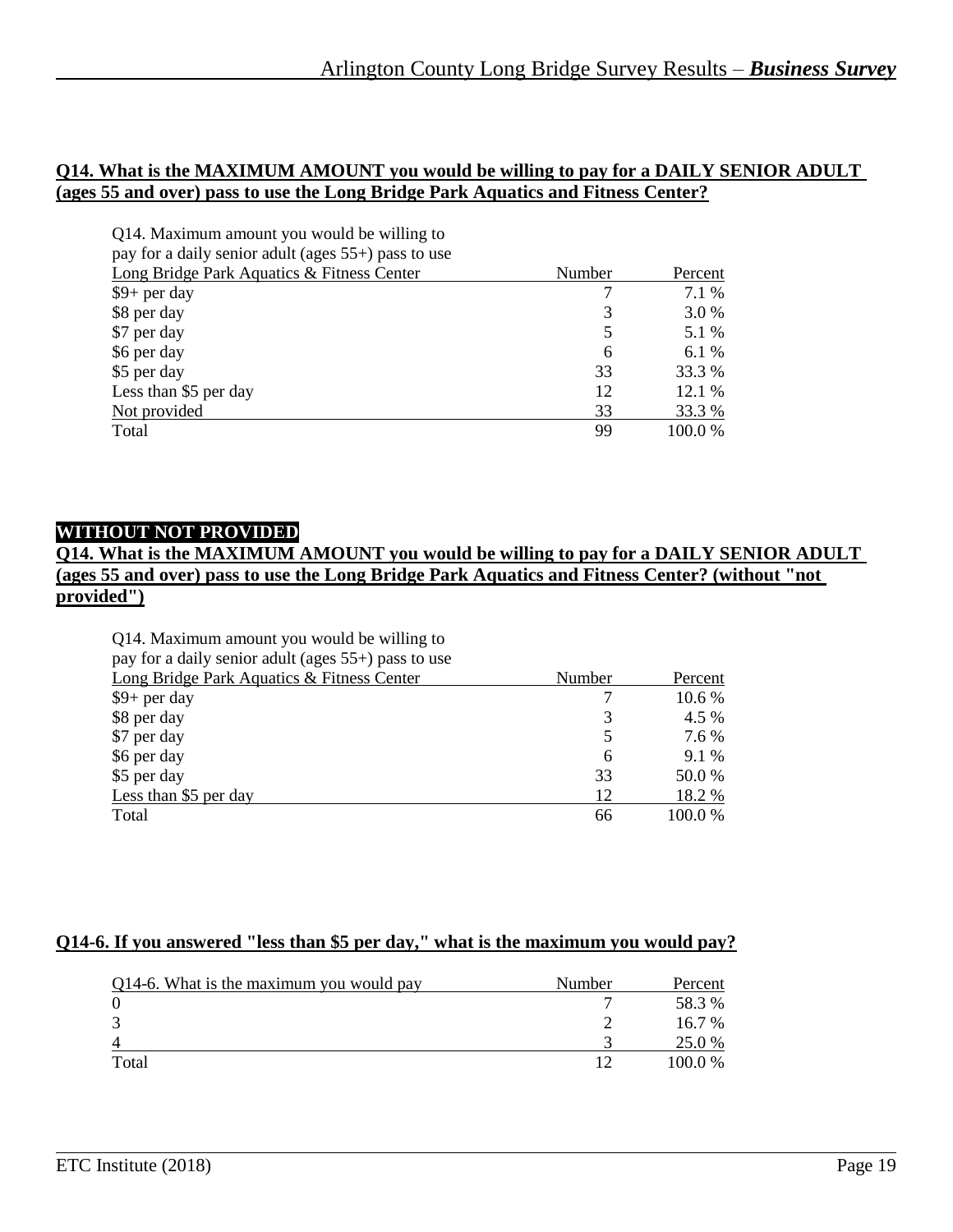## **Q15. What is the MAXIMUM AMOUNT you would be willing to pay per month for an ANNUAL ADULT pass to use the Long Bridge Park Aquatics and Fitness Center?**

| Q15. Maximum amount you would be willing to   |        |         |
|-----------------------------------------------|--------|---------|
| pay per month for an annual adult pass to use |        |         |
| Long Bridge Park Aquatics & Fitness Center    | Number | Percent |
| \$80 per month or more                        | 9      | 9.1 %   |
| \$70-\$79 per month                           | 5      | 5.1 %   |
| \$60-\$69 per month                           | 5      | 5.1 %   |
| $$50-$59$ per month                           | 28     | 28.3 %  |
| \$40-\$49 per month                           | 17     | 17.2 %  |
| Less than \$40 per month                      | 28     | 28.3 %  |
| Not provided                                  |        | 7.1 %   |
| Total                                         | 99     | 100.0%  |

## **WITHOUT NOT PROVIDED**

#### **Q15. What is the MAXIMUM AMOUNT you would be willing to pay per month for an ANNUAL ADULT pass to use the Long Bridge Park Aquatics and Fitness Center? (without "not provided")**

| Q15. Maximum amount you would be willing to<br>pay per month for an annual adult pass to use |        |         |
|----------------------------------------------------------------------------------------------|--------|---------|
| Long Bridge Park Aquatics & Fitness Center                                                   | Number | Percent |
| \$80 per month or more                                                                       | 9      | 9.8%    |
| \$70-\$79 per month                                                                          | 5      | 5.4 %   |
| \$60-\$69 per month                                                                          | 5      | 5.4 %   |
| \$50-\$59 per month                                                                          | 28     | 30.4 %  |
| \$40-\$49 per month                                                                          | 17     | 18.5 %  |
| Less than \$40 per month                                                                     | 28     | 30.4 %  |
| Total                                                                                        | 92     | 100.0 % |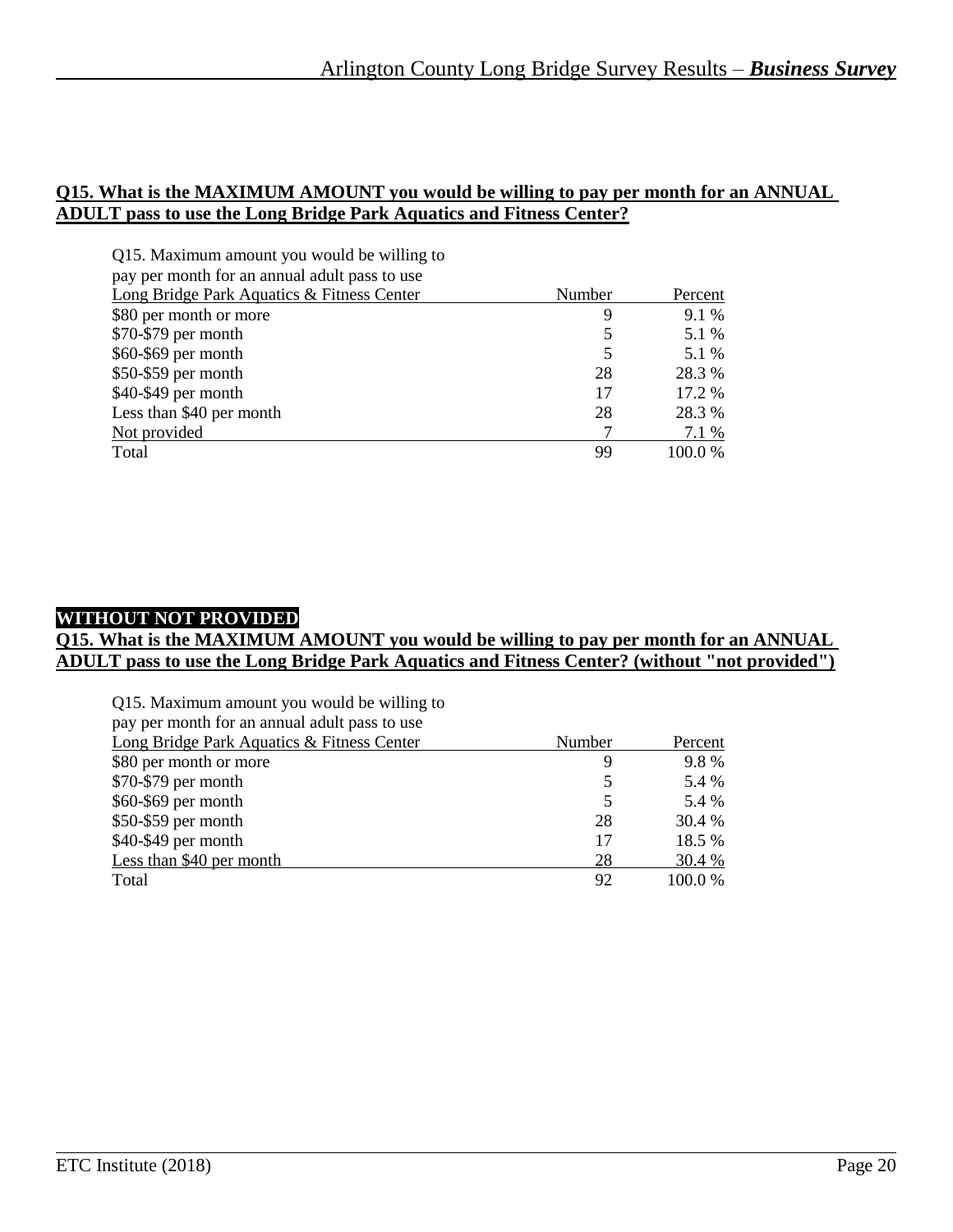# **Q15-6. If you answered "less than \$40 per month," what is the maximum you would pay?**

| Q15-6. What is the maximum you would pay | Number | Percent |
|------------------------------------------|--------|---------|
| $0 - 9$                                  |        | 17.9 %  |
| $10-19$                                  |        | 7.1 %   |
| 20-29                                    | 10     | 35.7 %  |
| $30 - 39$                                |        | 25.0 %  |
| Not provided                             |        | 14.3 %  |
| Total                                    | 28     | 100.0 % |

# **WITHOUT NOT PROVIDED**

**Q15-6. If you answered "less than \$40 per month," what is the maximum you would pay? (without "not provided")**

| Q15-6. What is the maximum you would pay | Number | Percent |
|------------------------------------------|--------|---------|
| $0 - 9$                                  |        | 20.8 %  |
| $10-19$                                  |        | 8.3 %   |
| 20-29                                    | 10     | 41.7 %  |
| 30-39                                    |        | 29.2 %  |
| Total                                    | 24     | 100.0 % |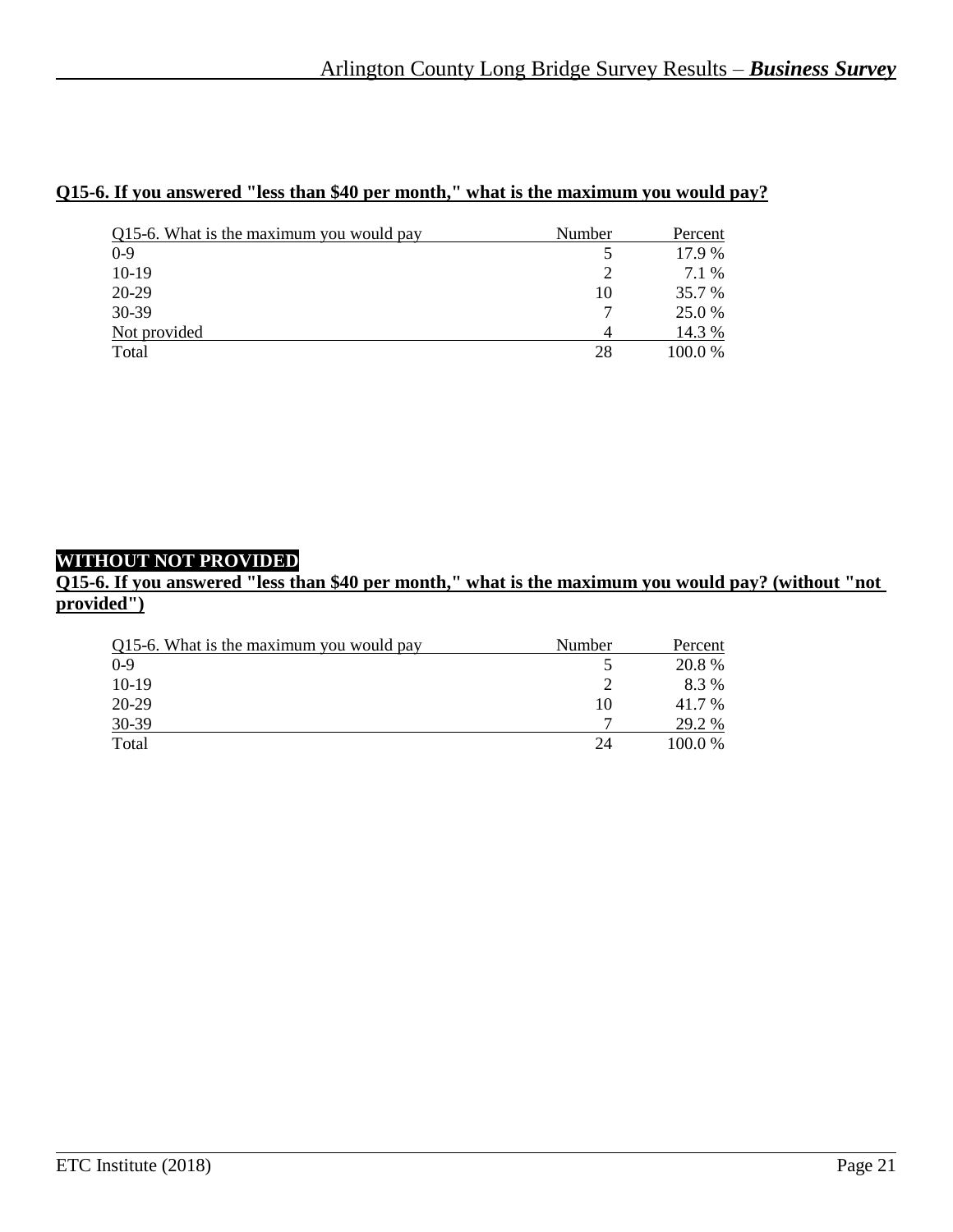## **Q16. What is the MAXIMUM AMOUNT you would be willing to pay per month for an ANNUAL CHILD pass to use the Long Bridge Park Aquatics and Fitness Center?**

| Q16. Maximum amount you would be willing to   |        |         |
|-----------------------------------------------|--------|---------|
| pay per month for an annual child pass to use |        |         |
| Long Bridge Park Aquatics & Fitness Center    | Number | Percent |
| \$60 per month or more                        | 6      | 6.1 %   |
| $$50-$59$ per month                           | 3      | 3.0 %   |
| \$40-\$49 per month                           | 6      | 6.1 %   |
| \$30-\$39 per month                           | 16     | 16.2 %  |
| \$20-\$29 per month                           | 22     | 22.2 %  |
| Less than \$20 per month                      | 18     | 18.2 %  |
| Not provided                                  | 28     | 28.3 %  |
| Total                                         | 99     | 100.0%  |

#### **WITHOUT NOT PROVIDED**

**Q16. What is the MAXIMUM AMOUNT you would be willing to pay per month for an ANNUAL CHILD pass to use the Long Bridge Park Aquatics and Fitness Center? (without "not provided")**

| Q16. Maximum amount you would be willing to<br>pay per month for an annual child pass to use |        |         |
|----------------------------------------------------------------------------------------------|--------|---------|
| Long Bridge Park Aquatics & Fitness Center                                                   | Number | Percent |
| \$60 per month or more                                                                       | 6      | 8.5 %   |
| \$50-\$59 per month                                                                          | 3      | 4.2 %   |
| \$40-\$49 per month                                                                          | 6      | 8.5 %   |
| \$30-\$39 per month                                                                          | 16     | 22.5 %  |
| \$20-\$29 per month                                                                          | 22     | 31.0%   |
| Less than \$20 per month                                                                     | 18     | 25.4 %  |
| Total                                                                                        | 71     | 100.0 % |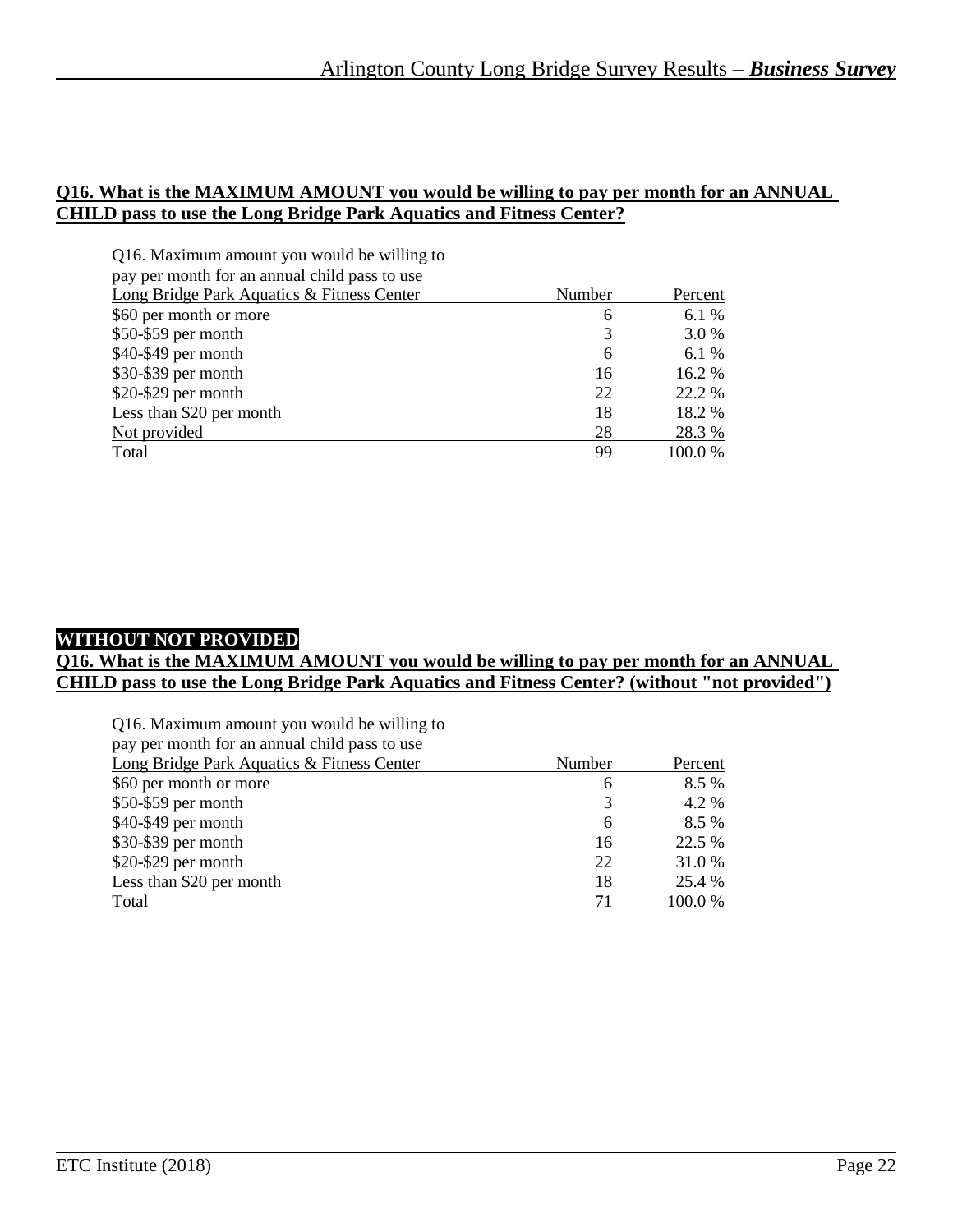# **Q16-6. If you answered "less than \$20 per month," what is the maximum you would pay?**

| Q16-6. What is the maximum you would pay | Number | Percent |
|------------------------------------------|--------|---------|
| $0-9$                                    |        | 50.0 %  |
| $10-15$                                  | 4      | 22.2 %  |
| $16-19$                                  |        | 5.6 %   |
| Not provided                             |        | 22.2 %  |
| Total                                    | 18     | 100.0 % |

# **WITHOUT NOT PROVIDED**

## **Q16-6. If you answered "less than \$20 per month," what is the maximum you would pay? (without "not provided")**

| Q16-6. What is the maximum you would pay | Number | Percent   |
|------------------------------------------|--------|-----------|
| $0 - 9$                                  | Q      | 64.3 %    |
| $10-15$                                  |        | 28.6 %    |
| $16-19$                                  |        | 7.1 %     |
| Total                                    | 14     | $100.0\%$ |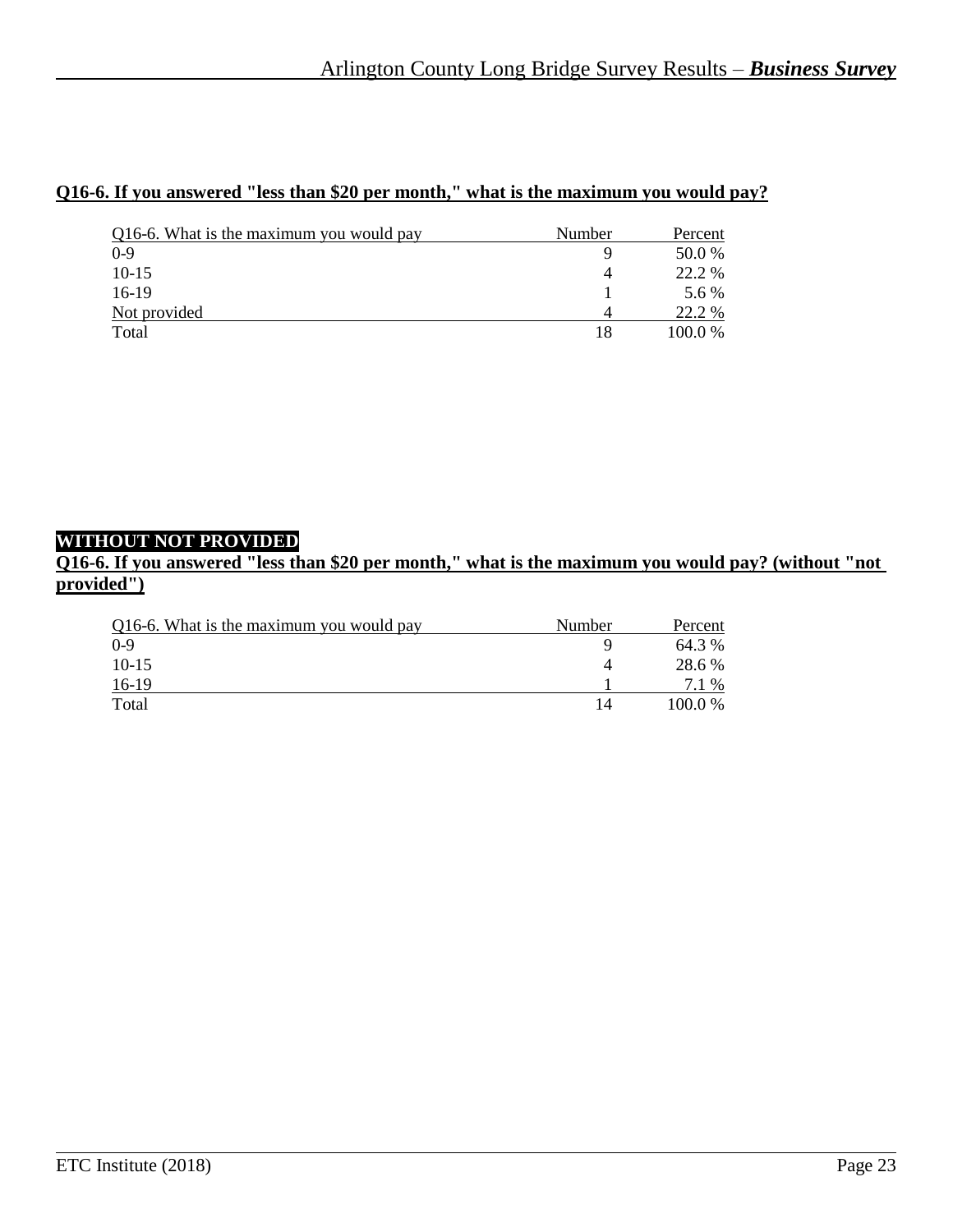#### **Q17. What is the MAXIMUM AMOUNT you would be willing to pay per month for an ANNUAL SENIOR pass to use the Long Bridge Park Aquatics and Fitness Center?**

| Q17. Maximum amount you would be willing to    |        |         |
|------------------------------------------------|--------|---------|
| pay per month for an annual senior pass to use |        |         |
| Long Bridge Park Aquatics & Fitness Center     | Number | Percent |
| \$60 per month or more                         |        | 7.1 %   |
| \$50-\$59 per month                            | 3      | 3.0 %   |
| \$40-\$49 per month                            | 7      | 7.1 %   |
| \$30-\$39 per month                            | 10     | 10.1 %  |
| \$20-\$29 per month                            | 24     | 24.2 %  |
| Less than \$20 per month                       | 11     | 11.1 %  |
| Not provided                                   | 37     | 37.4 %  |
| Total                                          | 99     | 100.0 % |

#### **WITHOUT NOT PROVIDED**

#### **Q17. What is the MAXIMUM AMOUNT you would be willing to pay per month for an ANNUAL SENIOR pass to use the Long Bridge Park Aquatics and Fitness Center? (without "not provided")**

| Q17. Maximum amount you would be willing to    |        |         |
|------------------------------------------------|--------|---------|
| pay per month for an annual senior pass to use |        |         |
| Long Bridge Park Aquatics & Fitness Center     | Number | Percent |
| \$60 per month or more                         | 7      | 11.3 %  |
| \$50-\$59 per month                            | 3      | 4.8%    |
| \$40-\$49 per month                            |        | 11.3 %  |
| \$30-\$39 per month                            | 10     | 16.1 %  |
| \$20-\$29 per month                            | 24     | 38.7 %  |
| Less than \$20 per month                       | 11     | 17.7 %  |
| Total                                          | 62     | 100.0%  |

#### **Q17-6. If you answered "less than \$20 per month," what is the maximum you would pay?**

| Q17-6. What is the maximum you would pay | Number | Percent |
|------------------------------------------|--------|---------|
| $0-9$                                    |        | 54.5 %  |
| $10-15$                                  |        | 36.4 %  |
| $16-19$                                  |        | 9.1 %   |
| Total                                    |        | 100.0%  |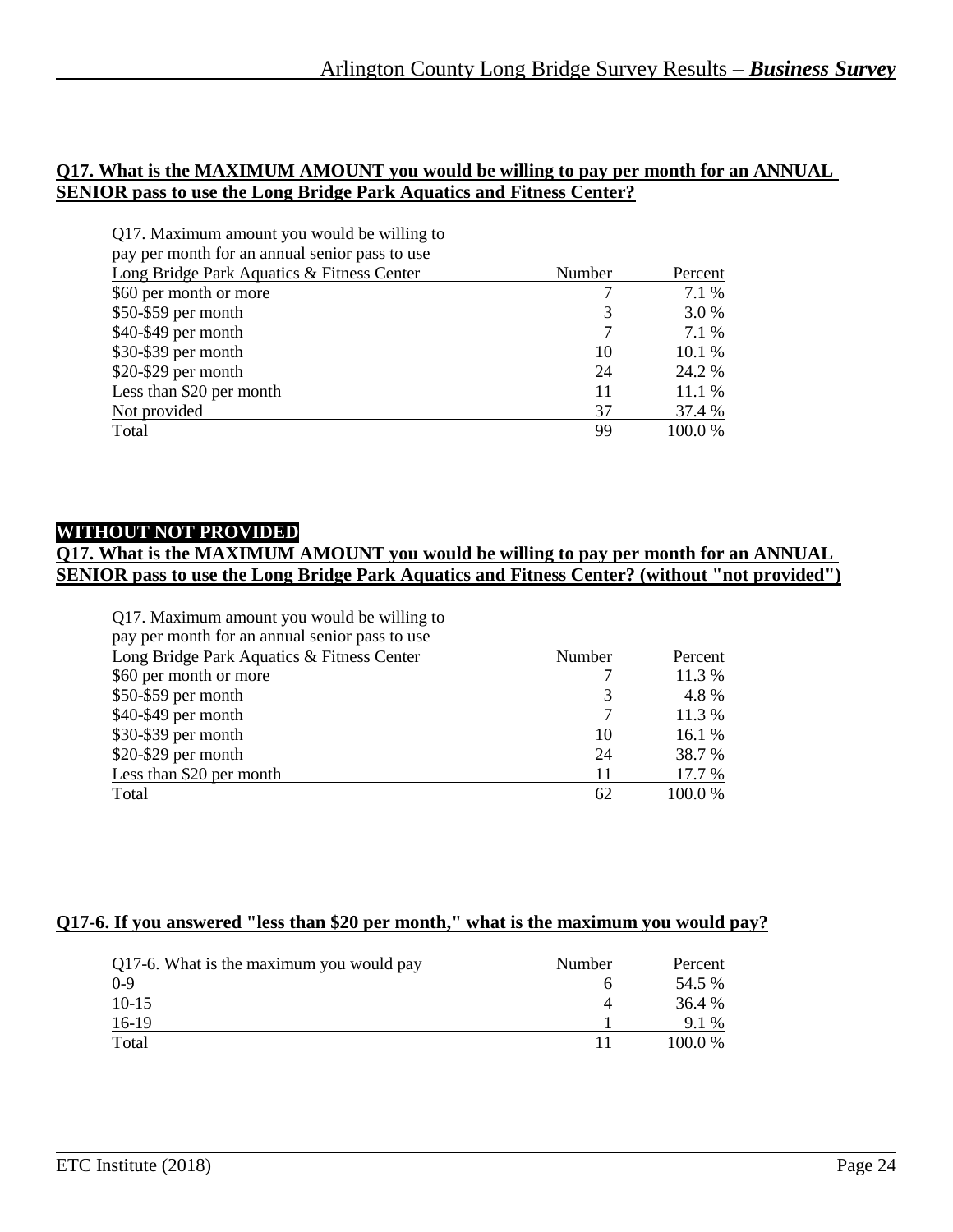# **Q18. Which of the following best describes you?**

| Q18. What best describes you<br>Number                            |    | Percent |
|-------------------------------------------------------------------|----|---------|
| Arlington resident                                                | 87 | 87.9 %  |
| Non-Arlington resident daily commuter to Arlington                |    | 7.1 %   |
| Non-Arlington resident, commuting to Arlington a few times weekly |    | 1.0 %   |
| Non-Arlington resident, working somewhere other than Arlington    |    | 3.0 %   |
| Not provided                                                      |    | 1.0 %   |
| Total                                                             | 99 | 100.0%  |

## **Q18. Which of the following best describes you? (without "not provided")**

| Q18. What best describes you                                      | Number | Percent   |
|-------------------------------------------------------------------|--------|-----------|
| Arlington resident                                                | 87     | 88.8%     |
| Non-Arlington resident daily commuter to Arlington                |        | 7.1 %     |
| Non-Arlington resident, commuting to Arlington a few times weekly |        | $1.0\%$   |
| Non-Arlington resident, working somewhere other than Arlington    |        | 3.1 %     |
| Total                                                             | 98     | $100.0\%$ |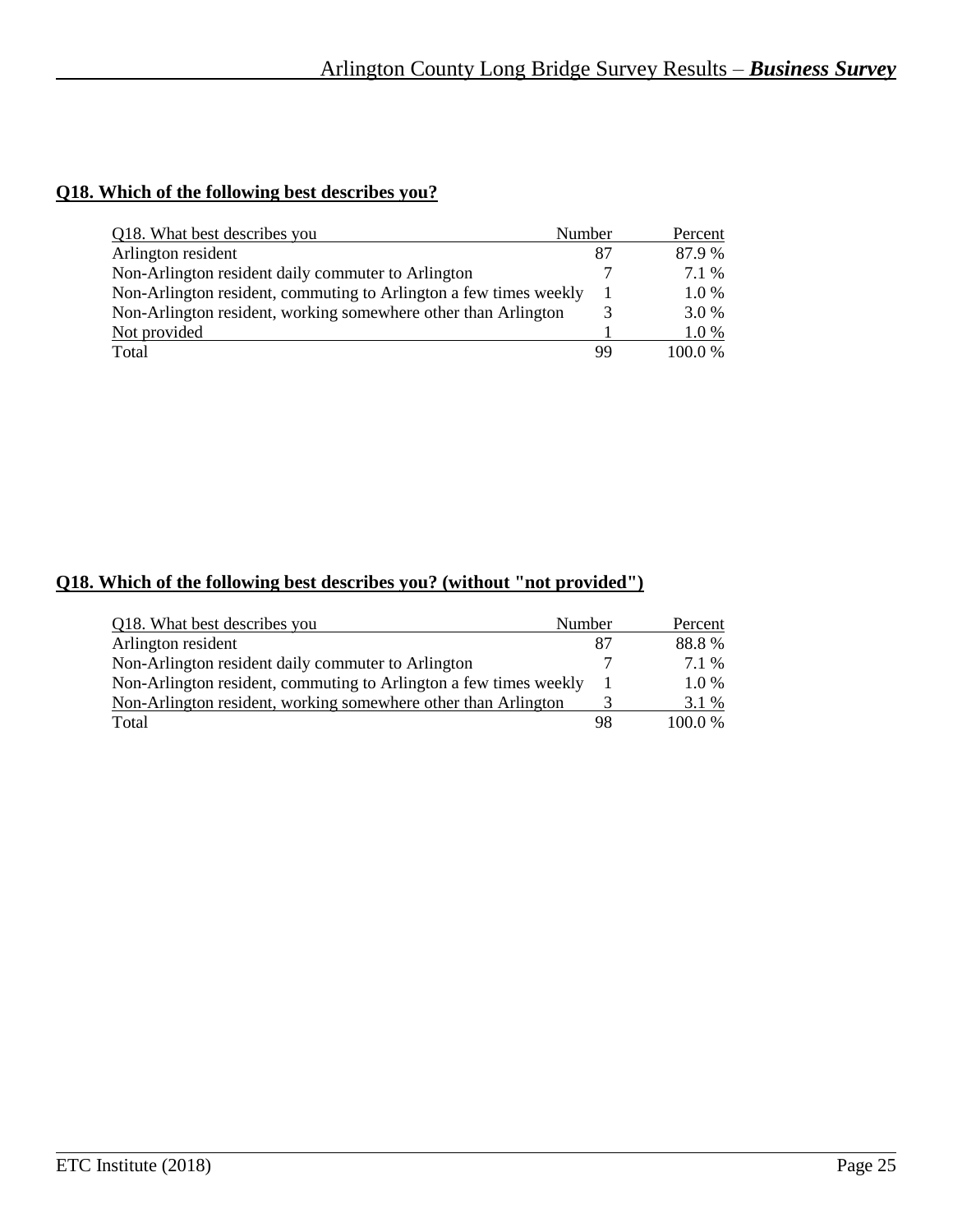#### **Q19. What is your age?**

| Q19. Your age | Number | Percent |
|---------------|--------|---------|
| 18-34         | 32     | 32.3 %  |
| 35-44         | 30     | 30.3 %  |
| 45-54         | 12     | 12.1 %  |
| 55-64         | 12     | 12.1 %  |
| $65+$         | 7      | 7.1 %   |
| Not provided  | 6      | 6.1 %   |
| Total         | 99     | 100.0%  |
|               |        |         |

# **WITHOUT NOT PROVIDED**

**Q19. What is your age? (without "not provided")**

| Q19. Your age | Number | Percent |
|---------------|--------|---------|
| 18-34         | 32     | 34.4 %  |
| 35-44         | 30     | 32.3 %  |
| 45-54         | 12     | 12.9 %  |
| 55-64         | 12     | 12.9 %  |
| $65+$         |        | 7.5 %   |
| Total         | 93     | 100.0 % |

#### **Q20. Including yourself, how many people in your household are...**

|             | Mean | Sum |
|-------------|------|-----|
| number      | 2.19 | 197 |
| Under age 5 | 0.12 | 11  |
| Ages 5-9    | 0.09 | 8   |
| Ages 10-14  | 0.08 | 7   |
| Ages 15-19  | 0.07 | 6   |
| Ages 20-24  | 0.16 | 14  |
| Ages 25-34  | 0.56 | 50  |
| Ages 35-44  | 0.51 | 46  |
| Ages 45-54  | 0.27 | 24  |
| Ages 55-64  | 0.20 | 18  |
| Ages 65-74  | 0.12 | 11  |
| Ages $75+$  | 0.02 | 2   |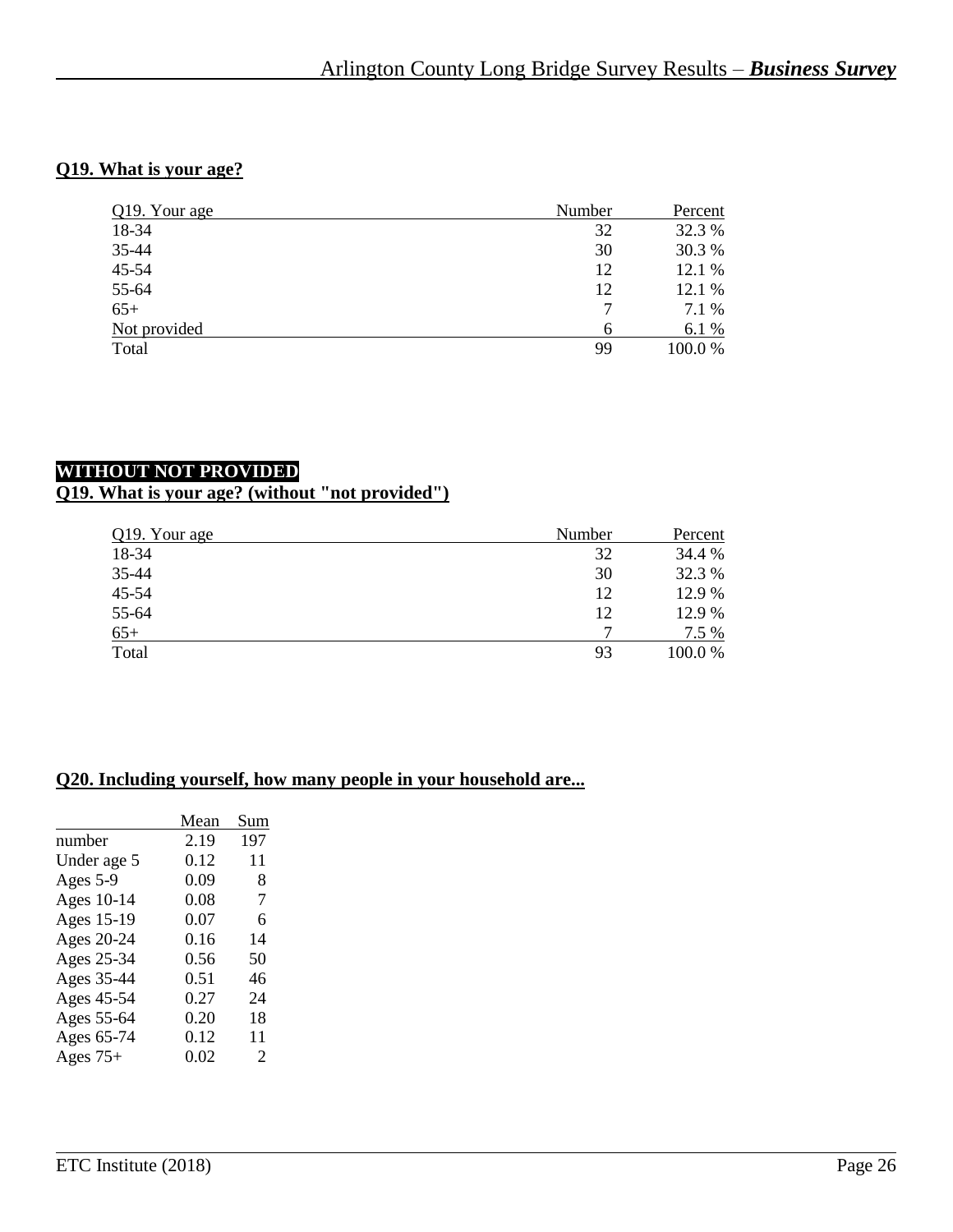#### **Q21. Approximately how many years have you lived in Arlington County?**

| Q21. How many years have you lived in Arlington |        |         |
|-------------------------------------------------|--------|---------|
| County                                          | Number | Percent |
| $0 - 5$                                         | 40     | 40.4 %  |
| $6 - 10$                                        | 19     | 19.2 %  |
| $11-15$                                         | 12     | 12.1 %  |
| $16-20$                                         | 7      | 7.1 %   |
| 21-30                                           | 8      | 8.1 %   |
| $31+$                                           | 9      | 9.1 %   |
| Not provided                                    | 4      | 4.0 %   |
| Total                                           | 99     | 100.0%  |

# **WITHOUT NOT PROVIDED**

# **Q21. Approximately how many years have you lived in Arlington County? (without "not provided")**

| Q21. How many years have you lived in Arlington |        |         |
|-------------------------------------------------|--------|---------|
| County                                          | Number | Percent |
| $0 - 5$                                         | 40     | 42.1 %  |
| $6 - 10$                                        | 19     | 20.0%   |
| $11 - 15$                                       | 12     | 12.6 %  |
| $16-20$                                         |        | 7.4 %   |
| $21 - 30$                                       | 8      | 8.4 %   |
| $31+$                                           | Q      | 9.5 %   |
| Total                                           | 95     | 100.0%  |
|                                                 |        |         |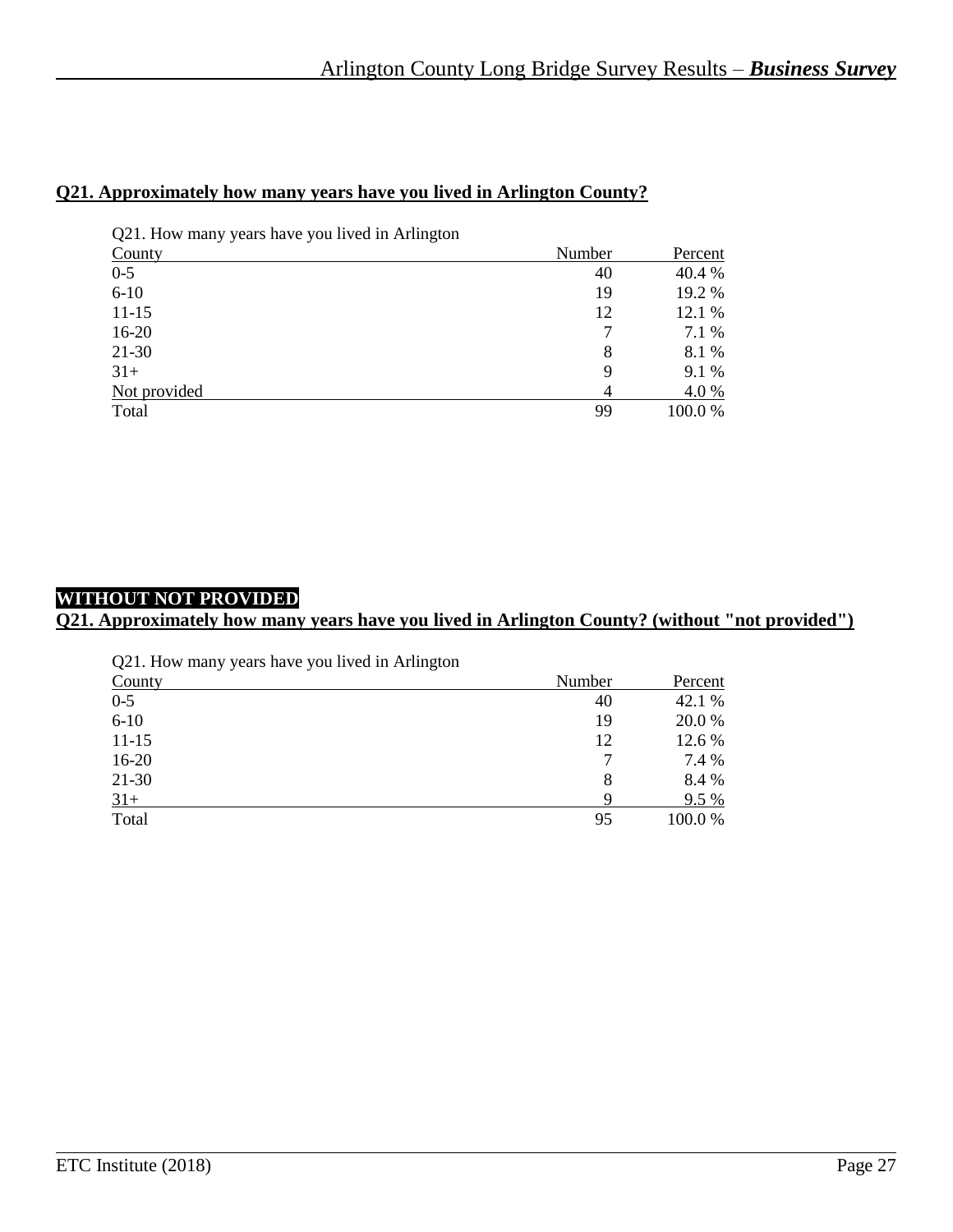# **Q22. Are you or other members of your household of Hispanic, Latino, or Spanish ancestry?**

| Q22. Are you of Hispanic, Latino, or Spanish |        |         |
|----------------------------------------------|--------|---------|
| ancestry                                     | Number | Percent |
| Yes                                          | 15     | 15.2 %  |
| N <sub>0</sub>                               | 73     | 73.7 %  |
| Not provided                                 |        | 11.1 %  |
| Total                                        | 99     | 100.0 % |

# **WITHOUT NOT PROVIDED**

#### **Q22. Are you or other members of your household of Hispanic, Latino, or Spanish ancestry? (without "not provided")**

Q22. Are you of Hispanic, Latino, or Spanish

| ancestry | Number | Percent |
|----------|--------|---------|
| Yes      |        | 17.0 %  |
| No       | 72     | 83.0%   |
| Total    | 88     | 100.0%  |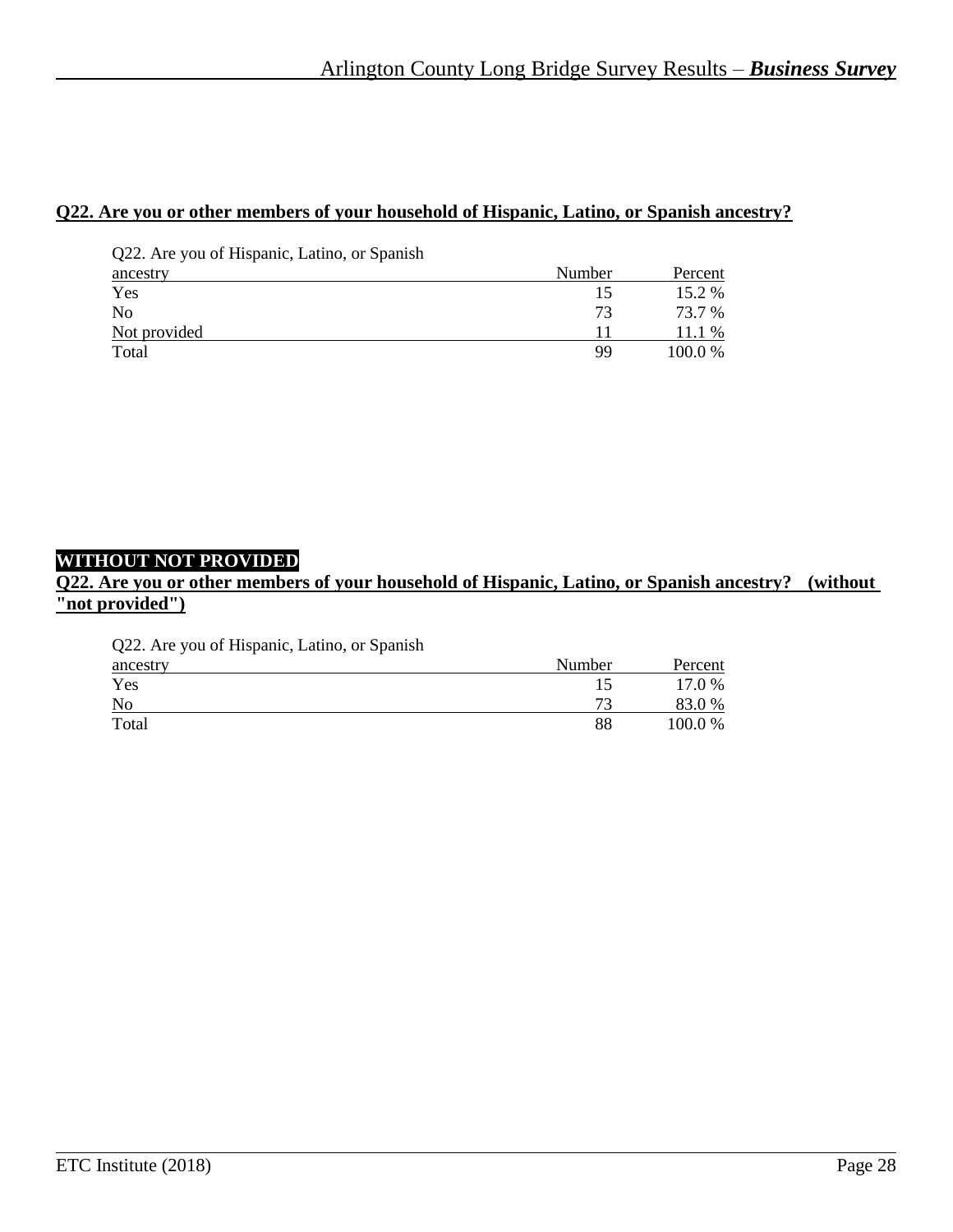# **Q23. Which of the following best describes your race/ethnicity?**

| Number | Percent |
|--------|---------|
|        | 8.1 %   |
|        | 2.0 %   |
| 76     | 76.8 %  |
|        | 2.0 %   |
| 88     |         |
|        |         |

## **Q23. Other**

| $Q23-5.$ Other | Number | Percent |
|----------------|--------|---------|
| Why            |        | 50.0 %  |
| Romanian       |        | 50.0 %  |
| Total          |        | 100.0 % |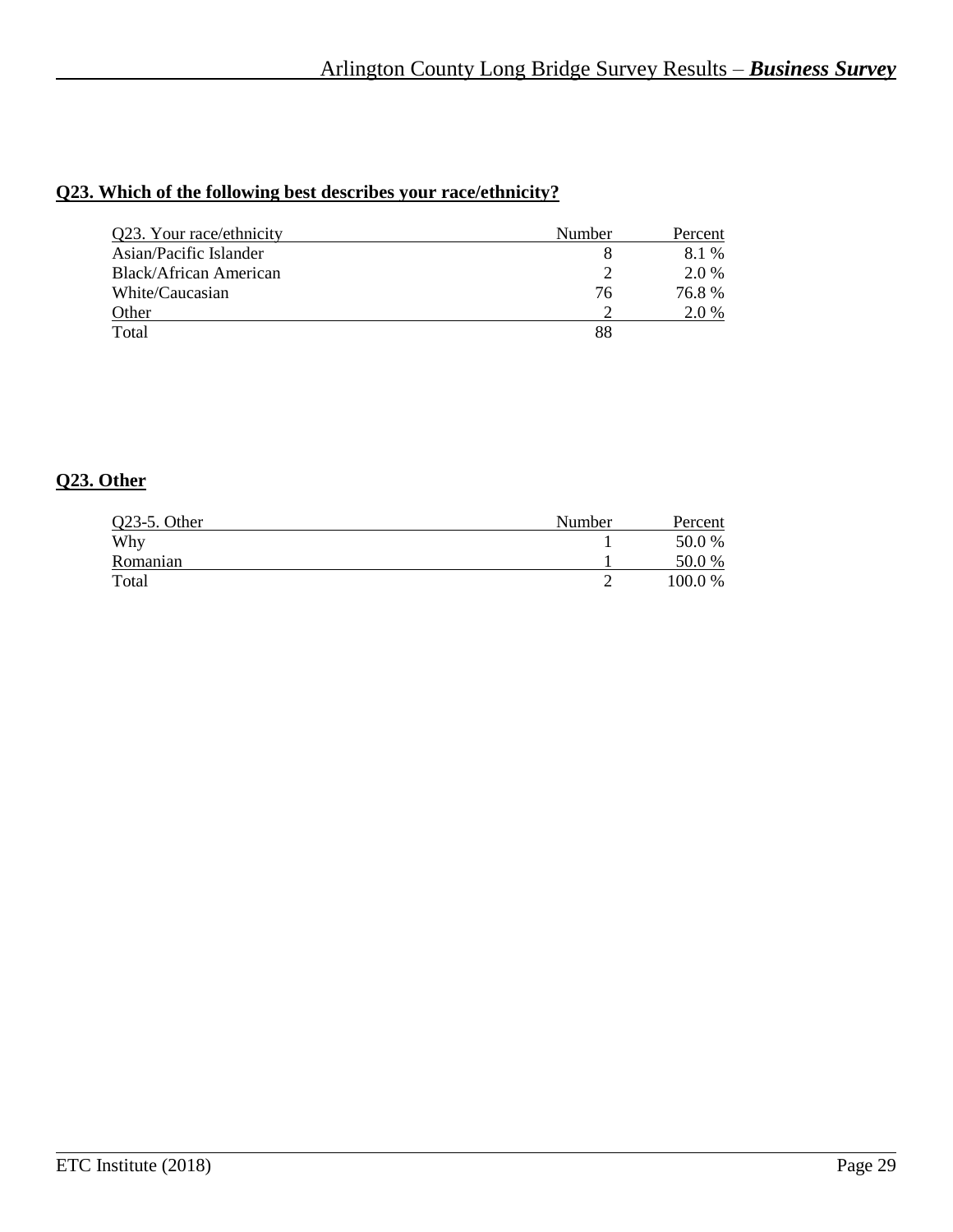# **Q24. Which of the following best describes your home?**

| Q24. What best describes your home | Number | Percent |
|------------------------------------|--------|---------|
| Single-family home                 | 26     | 26.3 %  |
| Townhouse/duplex                   |        | 7.1 %   |
| Apartment                          | 40     | 40.4 %  |
| Condominium                        | 19     | 19.2 %  |
| Other                              |        | 1.0 %   |
| Not provided                       | 6      | 6.1 %   |
| Total                              | 99     | 100.0 % |

# **WITHOUT NOT PROVIDED**

# **Q24. Which of the following best describes your home? (without "not provided")**

| Q24. What best describes your home | Number | Percent |
|------------------------------------|--------|---------|
| Single-family home                 | 26     | 28.0%   |
| Townhouse/duplex                   |        | 7.5 %   |
| Apartment                          | 40     | 43.0 %  |
| Condominium                        | 19     | 20.4 %  |
| Other                              |        | $1.1\%$ |
| Total                              | 93     | 100.0%  |

# **Q24. Other**

| Q24-5. Other | Number | Percent |
|--------------|--------|---------|
| Group House  |        | 100.0 % |
| Total        |        | 100.0 % |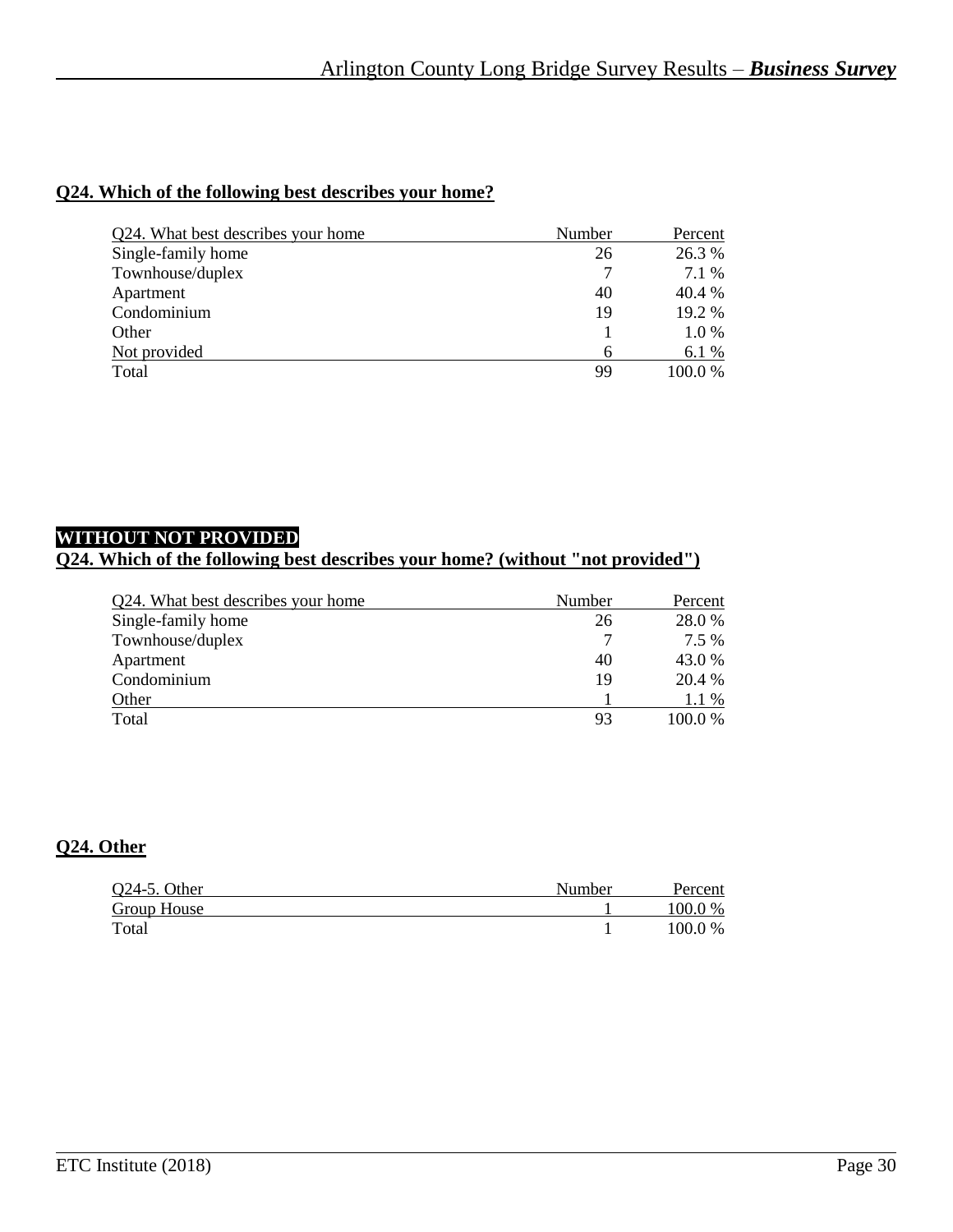# **Q25. Would you say your total annual household income is...**

| Q25. Your total annual household income | Number | Percent |
|-----------------------------------------|--------|---------|
| Under \$35K                             |        | $1.0\%$ |
| \$35K-\$79,999                          | 8      | 8.1 %   |
| \$80K-\$149,999                         | 31     | 31.3 %  |
| \$150K-\$249,999                        | 29     | 29.3 %  |
| $$250K+$                                | 14     | 14.1 %  |
| Not provided                            | 16     | 16.2 %  |
| Total                                   | 99     | 100.0%  |

## **WITHOUT NOT PROVIDED**

#### **Q25. Would you say your total annual household income is... (without "not provided")**

| Q25. Your total annual household income | Number | Percent |
|-----------------------------------------|--------|---------|
| Under \$35K                             |        | 1.2 %   |
| \$35K-\$79,999                          | 8      | $9.6\%$ |
| \$80K-\$149,999                         | 31     | 37.3 %  |
| \$150K-\$249,999                        | 29     | 34.9 %  |
| $$250K+$                                | 14     | 16.9%   |
| Total                                   | 83     | 100.0 % |